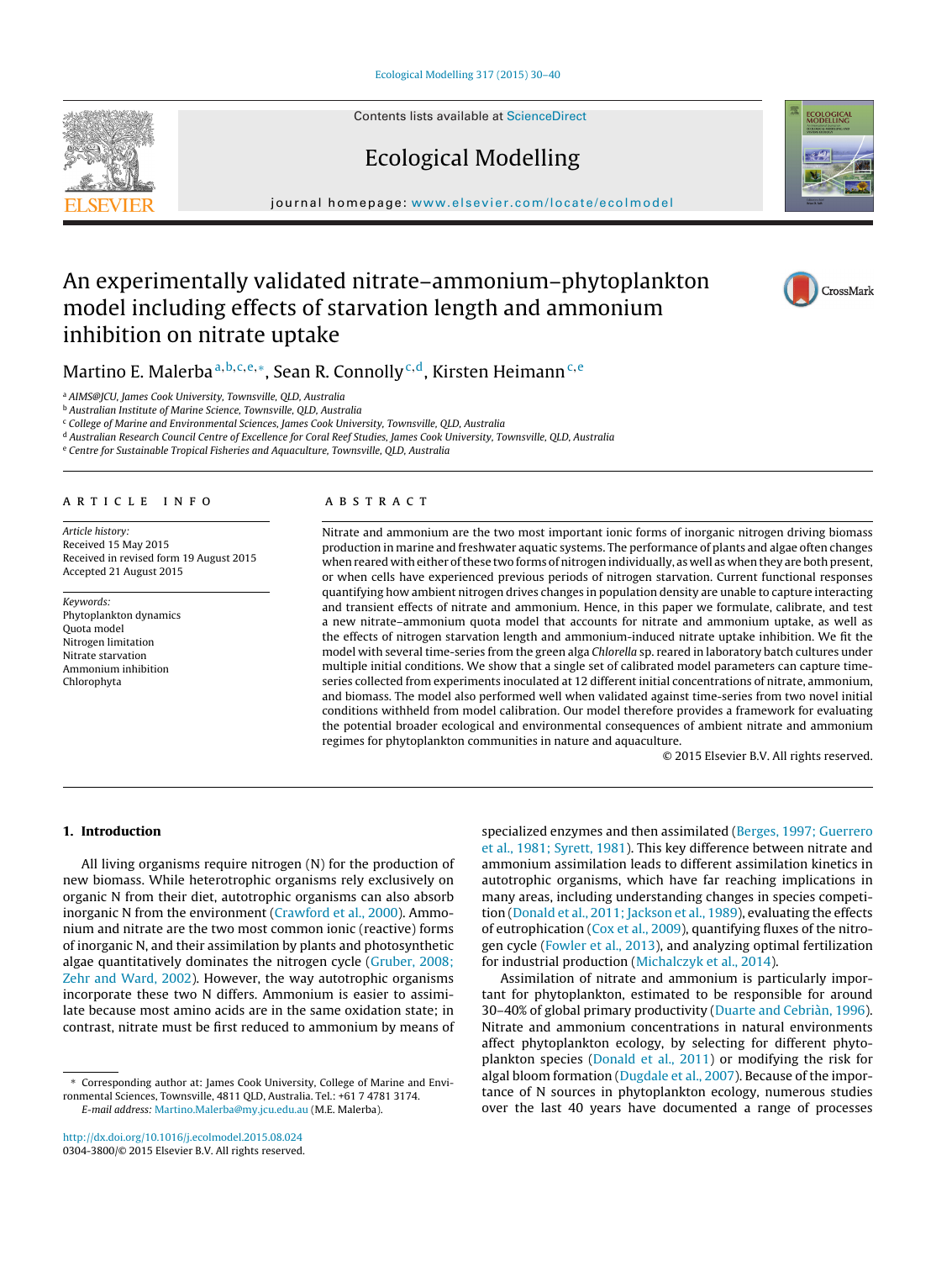<span id="page-1-0"></span>regulating nitrate–ammonium assimilation kinetics in phytoplankton cells [\(Dortch,](#page-9-0) [1990;](#page-9-0) [Flynn](#page-9-0) et [al.,](#page-9-0) [1997\).](#page-9-0) First, phytoplankton cells can display different degrees of specialization toward ammonium or nitrate by presenting better kinetic parameters when reared with either source of N (here referred to as "preference"; reviewed in [Dortch,](#page-9-0) [1990\).](#page-9-0) Second, supplying ammonium can repress the nitrate uptake of a cell by either altering the activity of specific transport enzymes or by preventing their synthesis ([Berges,](#page-9-0) [1997;](#page-9-0) [L'Helguen](#page-9-0) et [al.,](#page-9-0) [2008;](#page-9-0) "inhibition"; [Morris](#page-10-0) [and](#page-10-0) [Syrett,](#page-10-0) [1963;](#page-10-0) although not all species are affected, [Mulholland](#page-10-0) [and](#page-10-0) [Lomas,](#page-10-0) [2008\).](#page-10-0) Physiological studies have determined that the observed ammonium-induced inhibition is a product of the ammonium assimilation pathway, which often impairs the ability of a cell to assimilate nitrate [\(Rigano](#page-10-0) et [al.,](#page-10-0) [1979;](#page-10-0) [Syrett](#page-10-0) [and](#page-10-0) [Morris,](#page-10-0) [1963\).](#page-10-0) Third, periods of N starvation can lead to an initial delay in nitrate assimilation and cell division ("starvation"; [De](#page-9-0) [La](#page-9-0) [Rocha](#page-9-0) et [al.,](#page-9-0) [2010;](#page-9-0) [Dortch](#page-9-0) et [al.,](#page-9-0) [1982;](#page-9-0) [Martinez,](#page-9-0) [1991\).](#page-9-0) However, our understanding of these phenomena is incomplete; in particular, we do not know how processes of preference, starvation and inhibition can interact to simultaneously influence phytoplankton dynamics under different nitrate and ammonium concentrations. This aspect can be important in multiple fields. In nature, phytoplankton communities can be exposed to periods of N starvation with episodic and cyclic resupplies of nitrate or ammonium ([Priddle](#page-10-0) et [al.,](#page-10-0) [1997;](#page-10-0) [Young](#page-10-0) [and](#page-10-0) [Beardall,](#page-10-0) [2003\).](#page-10-0) In aquaculture, imposing periods of N limitation can increase the quality of the final product by increasing the specific lipid content in the biomass ([Griffiths](#page-9-0) et [al.,](#page-9-0) [2014\).](#page-9-0) Finally, managing aquatic environments also involve regulating nitratepolluting (e.g. land clearing, agriculture) and ammonium-polluting activities (e.g. human waste discharge, intensive livestock) in order to minimize risks of algal bloom formation ([Domingues](#page-9-0) et [al.,](#page-9-0) [2011\).](#page-9-0)

Some time ago, [Dortch](#page-9-0) [\(1990\)](#page-9-0) called for an improved approach for quantifying N utilization in single species to make better sense of phytoplankton dynamics in nature. Molecular methods of measuring the activity of assimilatory enzymes can provide important information about N utilization [\(Fan](#page-9-0) et [al.,](#page-9-0) [2003;](#page-9-0) [Lomas,](#page-9-0) [2004\),](#page-9-0) but quantifying N uptake and its conversion into producer biomass still requires monitoring total phytoplankton assimilation (either directly with isotope techniques, or indirectly from ambient N depletion) and producer population densities [\(Bronk](#page-9-0) et [al.,](#page-9-0) [2007\).](#page-9-0) Typically, species-specific kinetic estimates for per-cell N uptake are calculated by dividing N consumed by cell density at successive points in time, and then fitting a saturating Michaelis-Menten functional response [\(Laws](#page-9-0) et [al.,](#page-9-0) [2011;](#page-9-0) [Maguer](#page-9-0) et [al.,](#page-9-0) [2007;](#page-9-0) [Tantanasarit](#page-9-0) et [al.,](#page-9-0) [2013\).](#page-9-0)While convenient when analyzing rates of N utilization under constant nutrient regimes, this technique cannot tractably capture the functional relationships that govern important processes, such as interactions between nitrate and ammonium uptake and acclimatization following extended starvation periods. Furthermore, the precision of this technique is limited by the fact that each estimate for per capita uptake rate is based on only two observations at successive times. One way forward is to develop a more process-oriented framework for modeling nitrate and ammonium utilization in phytoplankton also accounting for the interactive and transient dynamics involved in this process.

In this study, we develop, calibrate, and test a model to characterize nitrate–ammonium utilization of phytoplankton populations reared in laboratory conditions, including transient effects of preference, starvation, and inhibition. The only previous models describing nitrate–ammonium utilization in phytoplankton cells (without the effect of starvation) are very detailed, explicitly characterizing the main biochemical processes that regulate the flows between multiple internal pools of different N forms ([Flynn](#page-9-0) [and](#page-9-0) [Fasham,](#page-9-0) [1997;](#page-9-0) [Flynn](#page-9-0) et [al.,](#page-9-0) [1997\).](#page-9-0) Such a modeling approach requires estimates of biochemical rate parameters that can only be obtained from expensive and time-consuming measurements that are very rarely made in N utilization experiments. For example, the ANIM model of [Flynn](#page-9-0) et [al.](#page-9-0) [\(1997\)](#page-9-0) requires estimates of the shape parameters for the size of the glutamine pool that stops  $NH<sub>4</sub>$  uptake (NH4mGLN), for the maximum size of the nitrate and ammonium internal pools assuming a maximum biomass N:C ratio (NO3Pm, NH4Pm), and for the curve characterizing glutamine suppression of nitrate–nitrite reductase synthesis (NNiRhGLN). Indeed, as yet, no comprehensive set of parameter estimates for any such model has been obtained for any species. Our goal here is to sacrifice the explicit characterization ofthe dynamics of multiple intracellular N pools, and instead to construct more tractable models whose bestfit parameter values and 95% confidence limits can be estimated from time-series of external nutrient concentrations and population size, variables that are commonly measured in phytoplankton laboratory cultures. Our results show that transient and interactive processes between nitrate and ammonium uptake play an important role determining the dynamics of our species. The present approach contributes to a more comprehensive understanding of the factors underpinning the high variation in nitrate–ammonium assimilation observed in natural and experimental systems.

#### **2. Methods**

## 2.1. Model

da k

To analyze nitrate–ammonium utilization in Chlorella sp., we first design a process-based model derived from our current understanding of the biological processes acting on the study system (see [Table](#page-2-0) 1 for parameter definitions and units). Our model extends the commonly used "Quota" model for a single nitrogen (N) source [\(Droop,](#page-9-0) [1975;](#page-9-0) [Legovic](#page-9-0) [and](#page-9-0) [Cruzado,](#page-9-0) [1997\),](#page-9-0) to explicitly account for two different N sources (i.e. nitrate and ammonium) and how they drive cell division. In the original Quota model, cells are assumed to assimilate a single generic N form and divide at a rate that is proportional to their internal N concentration as follows:

$$
\frac{dN}{dt} = -f_N(N(t)) \times B(t)
$$
 (1a)

$$
\frac{dQ}{dt} = f_N(N(t)) - \mu_{\text{max}} \times \left(1 - \frac{Q_{\text{min}}}{Q(t)}\right) \times Q(t)
$$
 (1b)

$$
\frac{\text{dB}}{\text{dt}} = \mu_{\text{max}} \times \left(1 - \frac{Q_{\text{min}}}{Q(t)}\right) \times B(t) \tag{1c}
$$

where  $N(t)$ ,  $Q(t)$ , and  $B(t)$  represent external N, internal N within each cell, and population density, respectively, as a function of time,  $f_N(N(t))$  represents the functional response quantifying uptake rate as a function of medium N concentration,  $\mu_{\text{max}}$  is the growth rate of a cell at infinite internal N, and  $Q_{min}$  is the threshold of internal N concentration at which no cell division occurs.Our formulation extends this framework by allowing N to be assimilated as either nitrate or ammonium. In doing so, we account for the main interactions known to regulate nitrate and ammonium utilization in phytoplankton cells ([Dortch,](#page-9-0) [1990\).](#page-9-0)

We use two saturating functional responses for each N type:

$$
f_{NO_3} (NO_3(t), NH_4(t))
$$
  
=  $v_{NO_3} \times \frac{NO_3(t)}{NO_3(t) + k_{NO_3}} \times I_{sNO_3} (r_{NO_3}, t) \times I_{inh} (NH_4(t))$  (2a)

$$
f_{\text{NH}_4}(\text{NH}_4(t)) = \nu_{\text{NH}_4} \times \frac{\text{NH}_4(t)}{\text{NH}_4(t) + k_{\text{NH}_4}} \tag{2b}
$$

where  $v_{NO_3}$  and  $v_{NH_4}$  represent the maximum feasible per-cell uptake rate, and  $k_{NO_3}$  and  $k_{NH_4}$  specify the halfsaturation constants, for nitrate and ammonium, respectively.  $I_{sNO_3}$   $(r_{NO_3}, t)$  and  $I_{\text{inh}}(NH_4(t))$  are indicator functions (i.e.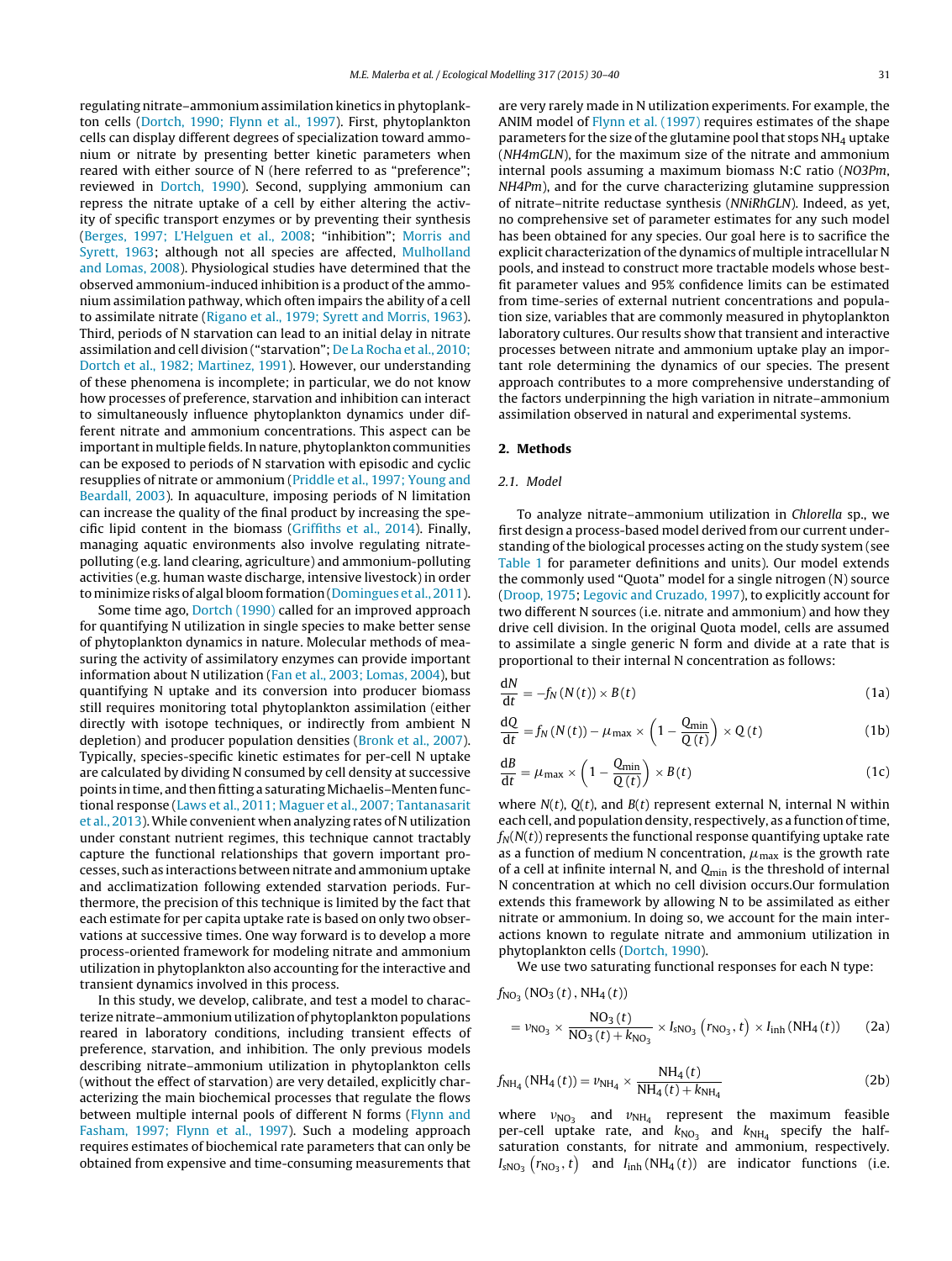#### <span id="page-2-0"></span>**Table 1**

Summary table of model state variables and parameters. Maximum likelihood estimates are reported only for those parameters in the model selected by AIC (cf. [Table](#page-7-0) 2 for AIC scores). Hence, parameter best estimates for the functional response for the hyperbolic nitrogen uptake were not reported as the best-fitting model has a linear uptake. Also  $d_{NO_3}$  was not reported, as the best-fitting model does not have delayed nitrate starvation. The 95% profile likelihood intervals are shown in parentheses.

| State variables                    | Definition (units)                                                                                                                               |                                                                    |
|------------------------------------|--------------------------------------------------------------------------------------------------------------------------------------------------|--------------------------------------------------------------------|
| NO <sub>3</sub><br>NH <sub>4</sub> | Nitrate in medium ( $\mu$ mol NO <sub>3</sub> L <sup>-1</sup> )<br>Ammonium in medium ( $\mu$ mol NH $^{+}_{4}$ L <sup>-1</sup> )                |                                                                    |
| Q                                  | Nitrogen quota ( $\mu$ mol N cell <sup>-1</sup> )                                                                                                |                                                                    |
| B                                  | Population density (cell $L^{-1}$ )                                                                                                              |                                                                    |
|                                    |                                                                                                                                                  |                                                                    |
| Parameters                         | Definition (units)                                                                                                                               | Mean $(\pm 95\%$ CI)                                               |
| $v_{NO3}$                          | Maximum per-capita nitrate uptake rate ( $\mu$ mol NO <sub>3</sub> cell <sup>-1</sup> day <sup>-1</sup> )                                        |                                                                    |
| $k_{NO_3}$                         | Nitrate half-saturation constant ( $\mu$ mol NO <sub>7</sub> L <sup>-1</sup> )                                                                   |                                                                    |
| W <sub>NO<sub>3</sub></sub>        | Rate of daily per-capita nitrate uptake (cell <sup>-1</sup> day <sup>-1</sup> )                                                                  | 9.82 (9.03–10.5) $\times$ 10 <sup>-11</sup>                        |
| $v_{\text{NH}_4}$                  | Maximum per-capita ammonium uptake rate ( $\mu$ mol NH $_A^+$ cell <sup>-1</sup> day <sup>-1</sup> )                                             |                                                                    |
| $k_{\text{NH}_4}$                  | Ammonium half-saturation constant ( $\mu$ mol NH $^{+}_{4}$ L <sup>-1</sup> )                                                                    |                                                                    |
| W <sub>NH<sub>4</sub></sub>        | Rate of daily per-capita ammonium uptake (cell <sup>-1</sup> day <sup>-1</sup> )                                                                 | $6.74(5.88 - 7.17) \times 10^{-11}$                                |
| $C_{NO_4}$                         | Recovery rate of the nitrate assimilation systems following a period of nitrogen                                                                 | $0.088(0.074 - 0.093)$                                             |
|                                    | starvation (days <sup>-1</sup> )                                                                                                                 |                                                                    |
| $d_{NO_2}$                         | Length of nitrogen starvation that a cell can withstand without displaying negative                                                              |                                                                    |
|                                    | effects on nitrate assimilation systems (days)                                                                                                   |                                                                    |
| $J_{\rm NH_4\_{crit}}$             | Critical ammonium uptake rate above which the nitrate uptake of a cell is<br>repressed ( $\mu$ mol NH $_A^+$ L <sup>-1</sup> day <sup>-1</sup> ) | $1.08(1.02-1.21)\times10^{-8}$                                     |
| $Q_{\text{min}}$                   | Per-capita minimum nitrogen quota ( $\mu$ mol N cell <sup>-1</sup> )                                                                             | $3.10(2.36-3.67)\times10^{-8}$                                     |
| $\mu_{\text{max}}$                 | Growth rate at infinite nutrient storage $(\text{day}^{-1})$                                                                                     | $16.10(9.02 - 19.1)$                                               |
| $t_{\rm st}$                       | Experimental period of nitrogen starvation imposed on the culture before the<br>experiment (days)                                                | Fixed experimentally                                               |
| $r_{NO3}$                          | Length of starvation-induced delay before a cell can resume nitrate uptake (days)                                                                | Calculated via Eq. (3) from $c_{NO_3}$ , $d_{NO_3}$ , and $t_{st}$ |

functions whose values are either 0 or 1).  $I_{sNO_3}(r_{NO_3}, t)$  indicates whether or not recovery from starvation has occurred and depends on the starvation status of the cell  $\left(r_{\text{NO}_3}\right)$ . Finally,  $I_{\text{inh}}(\text{NH}_4\left(t\right))$ indicates whether ammonium-induced nitrare uptake inhibition is occurring.

Studies on nitrate assimilation have found that, when a culture is N starved, the conversion of NO $_3^-$  into assimilated N can require some time to be reactivated. This is because non-constitutive enzymes (e.g. nitrate reductase) need an induction period after extended lack of use. Hence, upon resupply of nitrate, there can be an initial time lag required for a cell to reactivate the N assimilation pathways [\(Martinez,](#page-10-0) [1991\).](#page-10-0) Previous studies have also found that extended starvation lengths are associated with an increasingly long period required for the culture to acclimatize to nitrate repletion ([De](#page-9-0) [La](#page-9-0) [Rocha](#page-9-0) et [al.,](#page-9-0) [2010;](#page-9-0) [Martinez,](#page-9-0) [1991\).](#page-9-0) To reproduce this behavior, we assume that each cell can withstand a period of length  $d_{NO_3}$  without displaying starvation symptoms for nitrate. Further increases in starvation time  $(t<sub>st</sub>)$  will require a proportionally longer rehabilitation period:

$$
r_{\text{NO}_3} = \begin{cases} 0 & \text{if } t_{\text{st}} < d_{\text{NO}_3} \\ c_{\text{NO}_3} \times \left( t_{\text{st}} - d_{\text{NO}_3} \right) & \text{otherwise} \end{cases} \tag{3}
$$

where  $c_{NO_3}$  is the sensitivity of the rehabilitation period to starvation time. During the rehabilitation period cells cannot assimilate N  $\left(I_{\text{\tiny SNO}}\right] = 0\big)$ , and they return to normal assimilation once rehabilitated  $\left(I_{\text{sNO}_3}=1\right)$ , as per:

$$
I_{\rm SNO_3} \left( r_{\rm NO_3}, t \right) = \begin{cases} 0 & \text{when} \quad t < r_{\rm NO_3} \\ 1 & \text{otherwise} \end{cases} \tag{4}
$$

Eq. (4) imposes a step-function in N uptake: it is either zero, or equal to its normal predicted uptake. We considered smoother (sigmoid) transition functions, but in practice, the transition from zero to approximately normal uptake was rapid, relative to our daily sampling interval, which meant that the step-function was adequate to characterize the response in our experiments.

Most previous models have often assumed the process of ammonium inhibition on nitrate uptake to be a function of ambient ammonium concentration. However, physiological studies have documented that is the assimilation of ammonium (not its external concentration) that inhibits the nitrate uptake of a cell. Furthermore, the form of functional response for ammonium inhibition over nitrate uptake changes depending on the species ([Dortch,](#page-9-0) [1990;](#page-9-0) [L'Helguen](#page-9-0) et [al.,](#page-9-0) [2008\).](#page-9-0) In Chlorophyceae and Cyanophyceae, ammonium addition often causes an immediate cessation of nitrate utilization ([Cullimore](#page-9-0) [and](#page-9-0) [Sims,](#page-9-0) [1981;](#page-9-0) [Pistorius](#page-9-0) et [al.,](#page-9-0) [1978;](#page-9-0) [Syrett](#page-9-0) [and](#page-9-0) [Morris,](#page-9-0) [1963;](#page-9-0) [Thacker](#page-9-0) [and](#page-9-0) [Syrett,](#page-9-0) [1972\).](#page-9-0) Hence, in this study nitrate uptake inhibition is assumed to follow a step-function, where the uptake of ammonium above a critical level  $\left(f_{\rm NH_4\_{crit}}\right)$ fully represses nitrate uptake:

$$
I_{\text{inh}}(\text{NH}_4(t)) = \begin{cases} 1 & \text{if } f_{\text{NH}_4}(\text{NH}_4(t)) < f_{\text{NH}_4\text{-crit}} \\ 0 & \text{otherwise} \end{cases} \tag{5}
$$

However, alternative functional responses representing a linear or an exponentially decreasing inhibition may be more suitable for diatoms [\(Parker,](#page-10-0) [1993\),](#page-10-0) coccolithophores [\(Varela](#page-10-0) [and](#page-10-0) [Harrison,](#page-10-0) [1999\)](#page-10-0) or dinoflagellate species [\(Collos](#page-9-0) et [al.,](#page-9-0) [2004\),](#page-9-0) and could readily be accommodated within the modeling framework presented here.

The full structure of our nitrate–ammonium model for batch cultures is:

$$
\frac{dNO_3}{dt} = -f_{NO_3} (NO_3(t), NH_4(t)) \times B(t)
$$
\n(6a)

$$
\frac{dNH_4}{dt} = -f_{NH_4}(NH_4(t)) \times B(t)
$$
\n(6b)

$$
\frac{dQ}{dt} = \left[ f_{NO_3} (NO_3(t), NH_4(t)) + f_{NH_4} (NH_4(t)) \right]
$$

$$
- \mu_{max} \times \left( 1 - \frac{Q_{min}}{Q(t)} \right) \times Q(t)
$$
(6c)

$$
\frac{dB}{dt} = \mu_{\text{max}} \times \left(1 - \frac{Q_{\text{min}}}{Q(t)}\right) \times B(t)
$$
 (6d)

where  $f_{NO_3}(NO_3(t), NH_4(t))$  and  $f_{NH_4}(NH_4(t))$  are specified by Eqs.  $(2a,b)-(5)$  (see [Fig.](#page-3-0) 1 for conceptual diagram and Table 1 for a summary table of model parameters). In this model, assimilated nitrate and ammonium are jointly stored in an internal N quota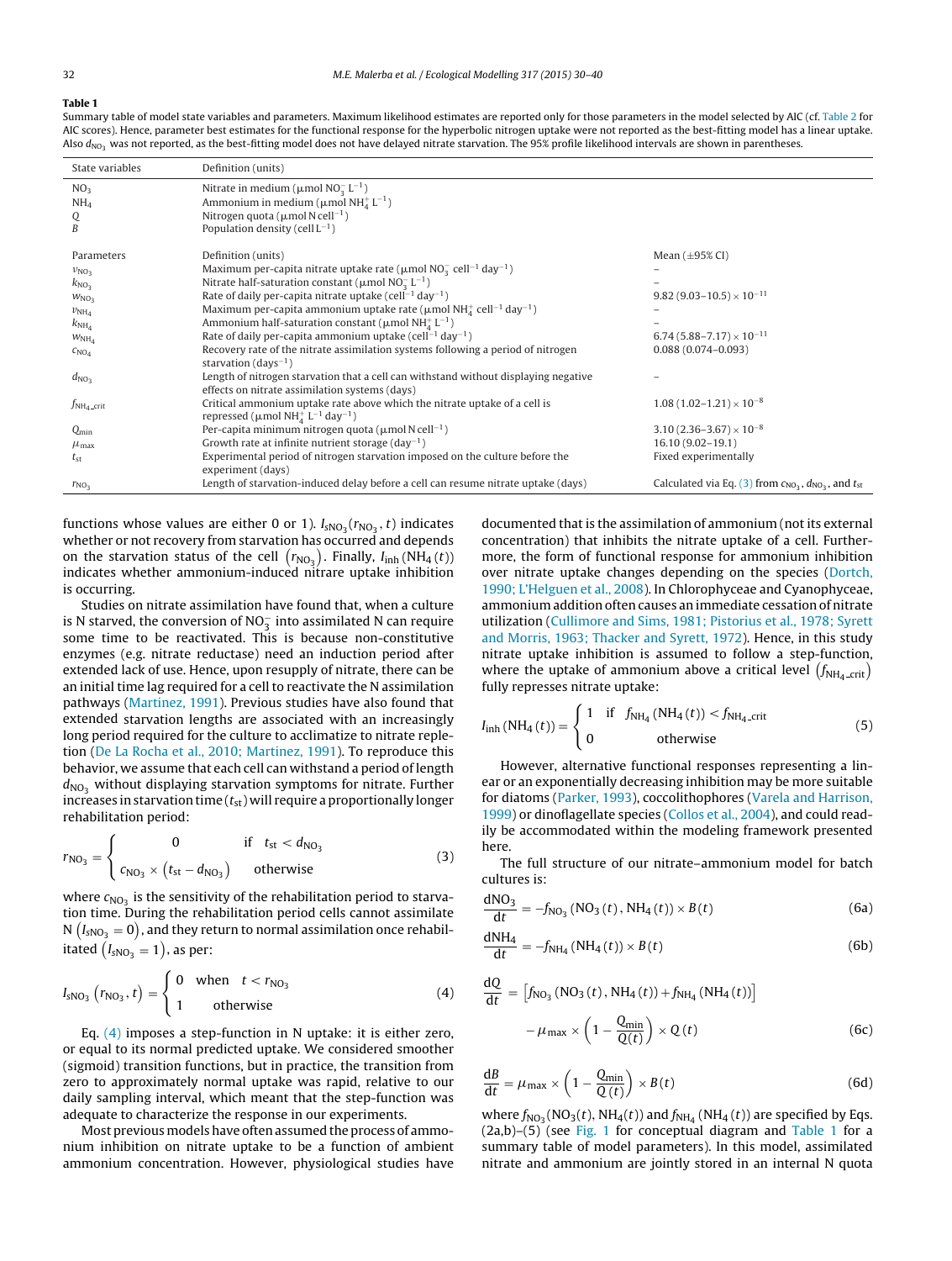<span id="page-3-0"></span>

**Fig. 1.** Model diagram for nitrate (NO<sub>3</sub><sup>-</sup>) and ammonium (NH<sub>4</sub><sup>+</sup>) utilization in phytoplankton cells. The double-lined ellipse represents the cell wall of a single cell. Squares indicate the state variables for the different forms of nitrogen, either in the medium or inside the cell. The diamond represents the starvation length. Black arrows describe nitrogen flows in the system. Gray arrows indicate inhibitor mechanisms on the per-cell nitrate uptake rate. Nitrate and ammonium are taken up through the membrane and stored inside the cell. The production of new cells (dashed lines) is a saturating function of internal nitrogen concentration  $(Q)$ , whose shape is determined by the parameters for maximum growth rate ( $\mu_{\text{max}}$ ) and minimum internal nitrogen  $(Q_{min})$ . See [Table](#page-2-0) 1 and Eqs.  $(1a-c)-(6a-d)$  for details on model formulation.

compartment whose concentration determines the rate at which the cell divides. Note that, because all parameters in Eq. [\(6c\)](#page-2-0) also appear in one of the other equations, it is possible to calibrate the model using only observations of phytoplankton population size and external nitrate and ammonium concentrations, and to infer changes in internal N from the fitted parameter values ([De](#page-9-0) [La](#page-9-0) [Rocha](#page-9-0) et [al.,](#page-9-0) [2010;](#page-9-0) [Malerba](#page-9-0) et [al.,](#page-9-0) [2012\).](#page-9-0) Specifically, these fitted parameters determine the concentration of internal N at which cell division stops  $(Q_{\text{min}})$  and the initial quota concentrations at the start of each experiment  $(Q<sub>init</sub>)$ . For experiments in which cells were experimentally starved,  $Q_{init}$  was set at  $Q_{min}$ .

Overall, there are some physiological differences between nitrate and ammonium assimilation in phytoplankton cells that our model had to simplify in order to allow calibration from observations of only medium N and population size. For instance, assimilated ammonium can only be stored as organic N (mainly amino acids or N-containing pigments), and therefore its assimilation rate is influenced by the carbon availability of the cell ([Crawford](#page-9-0) et [al.,](#page-9-0) [2000\).](#page-9-0) Conversely, nitrate can also be stored in its inorganic form, but its assimilation is dependent on photosynthetic electron transport for the production of reduced ferredoxin ([Crawford](#page-9-0) et [al.,](#page-9-0) [2000\).](#page-9-0) We experimentally controlled for the influence of carbon limitation by ensuring pH levels below 7, using magnetic stirrers to continuously suspend the cultures, supplying air, and by collecting data at the same time in the diel cycle. Furthermore, high concentrations of ammonium have been shown to become cytotoxic due to formation of un-ionized ammonia from the ammonium ion in response to photosynthesis-induced high culture pH ([Kallqvist](#page-9-0) [and](#page-9-0) [Svenson,](#page-9-0) [2003;](#page-9-0) [Yoshiyama](#page-9-0) [and](#page-9-0) [Sharp,](#page-9-0) [2006\).](#page-9-0) In this study, ammonium-derived ammonia toxicity was avoided by maintaining culture pH below 7. The absence of ammonium-induced ammonia toxicity was confirmed in a specific experiment (see N starvation followed by  $\mathrm{NH}_4^+$  repletion in Section 2.2.1).

## 2.2. Experimental design

Monoclonal 1.2 L batch cultures of the ecologically ubiquitous and commercially important green alga Chlorella sp. [\(Kallqvist](#page-9-0) [and](#page-9-0) [Svenson,](#page-9-0) [2003;](#page-9-0) [Yoshiyama](#page-9-0) [and](#page-9-0) [Sharp,](#page-9-0) [2006;](#page-9-0) culture accession NQAIF 305, sourced from the North Queensland Algal Culturing and Identification Facility at James Cook University, Townsville,

QLD) were reared in standard Bold Basal Medium (BBM; [Nichols,](#page-10-0) [1973\).](#page-10-0) Nitrogen (N) was set as the limiting factor for growth in all experimental cultures, supplied at 1/8 to 1/4 the recommended BBM concentration either as sodium nitrate (NaNO<sub>3</sub>) for nitrate-BBM, or ammonium chloride (NH4Cl) for ammonium-BBM, or both (see specific experiment descriptions below). Furthermore, dissociation of the ammonium ion  $(NH_4^+)$  into volatile un-ionised ammonia (NH<sub>3</sub>) was minimized by ensuring pH levels below 7 by buffering the modified nitrate-BBM and ammonium-BBM media with 4-(2-hydroxyethyl)-1-piperazineethanesulfonic acid (HEPES) at 8 mmol L<sup>-1</sup> and NaHCO<sub>3</sub> at 2.38 mmol L<sup>-1</sup> ([Vaddella](#page-10-0) et [al.,](#page-10-0) [2011\).](#page-10-0) Cultures were kept in a temperature-controlled room at  $27 \pm 3$ °C with a 14–10 h day–night cycle at a light intensity of 45 µmol photons m<sup>2</sup> s<sup>-1</sup>. Cultures were continuously mixed with magnetic stirrers at 300 rpm (IKA RCT Basic, IKA Labortechnik, Germany) and aerated with  $0.45 \,\mathrm{\upmu m}$  filtered air (Durapore, Millipore). For all experiments, daily triplicate measurements cell numbers were collected by flowcytometry (Guava, Millipore, Hayward, CA, USA) and of N concentrations with the auto-analyser EasyChem Plus (Systea S.p.A., Anagni, Italy), following the manufacturer's EPA-approved and certified protocols (Systea User Manual, 2011). Glassware was acid-washed (10% HCl) and all culturing materials were autoclaved and handled aseptically in a laminar-flow cabinet (Alternative Environmental Solutions fitted with high-efficiency particulate arresting filter, Australia Standards 4260, National Association of Testing Authorities certified).

Time series were collected from 14 different initial conditions of medium  $NO_3^-$  and/or NH $_4^+$ , starvation treatment, and initial population size across five different experiments: data from the first 4 experiments were used to calibrate the model, while those collected in the last experiment were used for model validation (i.e. confronting the parameterized model with a new dataset not used for calibration). Experimental designs and starting conditions used for the different experiments were described below.

## 2.2.1. Calibration experiments

2.2.1.1. Single nitrogen source utilization. To observe the behavior of the species when reared with either nitrate- or ammonium-BBM, two mother cultures were grown in modified BBM medium with the corresponding nitrogen (N) forms and inoculated at  $2.5 \times 10^6$  cells mL<sup>-1</sup> (n=3). Initial N concentration was standardized at 400  $\mu$ mol N L<sup>-1</sup> of either NO<sub>3</sub> or NH<sup>+</sup><sub>4</sub>.

2.2.1.2.  $NO_3^- + NH_4^+$  utilization. To observe growth and N assimilation response to simultaneous and equally concentrated medium nitrate- and ammonium-N, a single N-replete mother culture was reared in nitrate-BBM and used to inoculate 3 independent replicate cultures. Cultures were inoculated with  $4.5 \times 10^6$  cells mL<sup>-1</sup> and N was supplied at 400  $\mu$ mol N – NH<sup>+</sup> and 400  $\mu$ mol N – NO<sup>-</sup><sub>3</sub>.

2.2.1.3.  $\,$  N starvation followed by NO $_3^-$  repletion. To test for the effect of N starvation length on the performance of the nitrate uptake system, a single mother culture reared in nitrate-BBM was starved for 6, 8, 11, 14, and 17 days; for each starvation period a culture was inoculated with  $5 \times 10^6$  cells mL<sup>-1</sup> and 400  $\mu$ mol N – NO<sub>3</sub> L<sup>-1</sup> and monitored until stationary phase.

2.2.1.4. N starvation followed by  $\mathrm{NH}_4^+$  repletion. To confirm that starvation only affected nitrate assimilation, but not ammonium assimilation, and that our range of ammonium concentrations did not produce cytotoxic effects (both processes not included in the model), a single mother culture reared in ammonium-BBM was used to inoculate 4 independent cultures at  $5 \times 10^6$  cells mL<sup>-1</sup>, with a factorial design of 2 levels of starvation (0 and 17 days), each with 2 levels of initial ammonium concentration (200 and 800  $\mu$ mol  $N - NH_4^+L^{-1}$  ). The experiment confirmed that  $NH_4^+$  was assimilated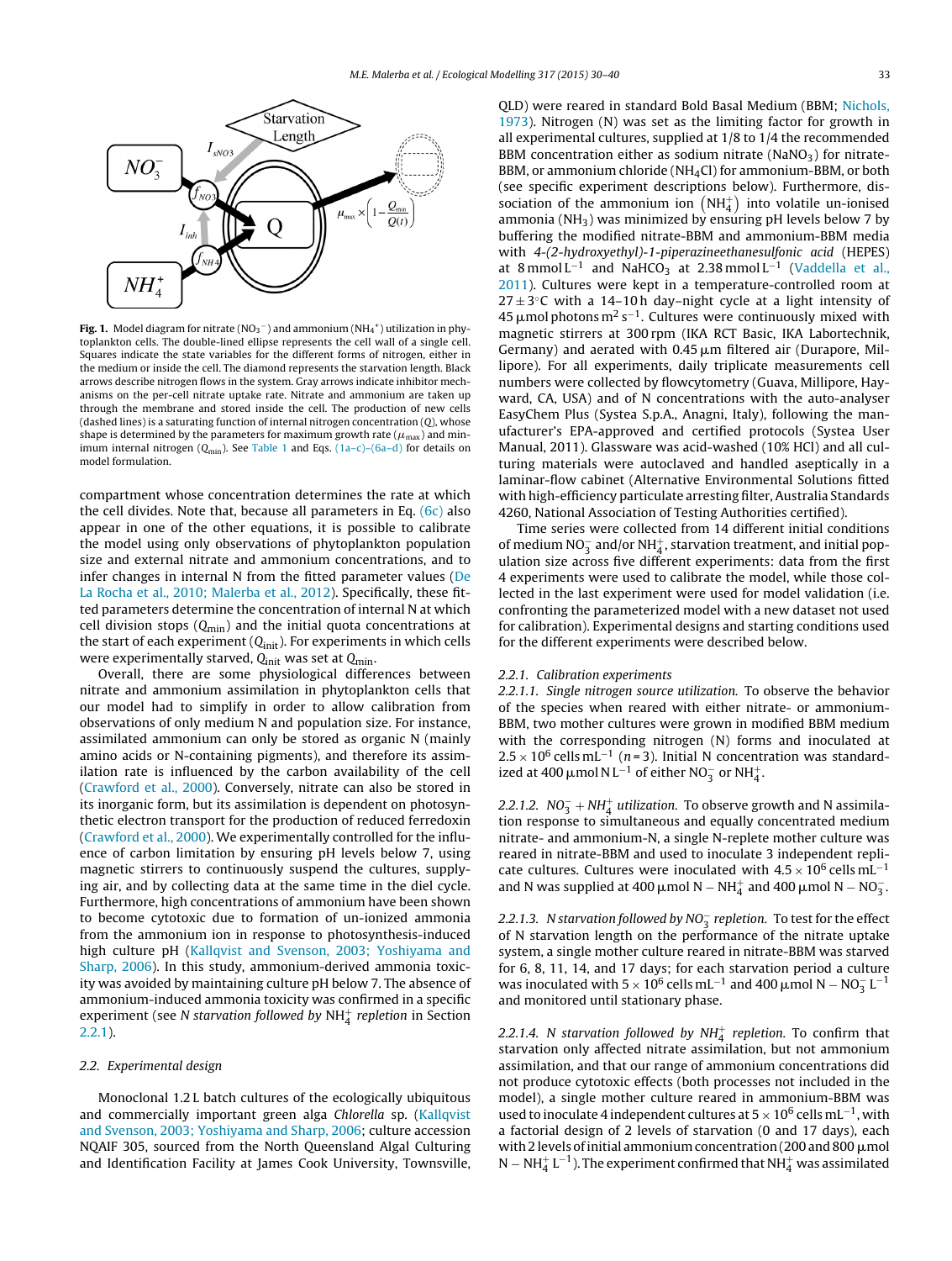<span id="page-4-0"></span>immediately, irrespective of starvation status, and that rates for the highest population growth did not differ between low and high ammonium concentrations (data not shown).

#### 2.2.2. Validation experiments

2.2.2.1. Ammonium-acclimatization after N starvation. To test whether acclimatizing cells with N resupplied as ammonium could eliminate the starvation effect on initial nitrate assimilation, a single 17-day starved mother culture was used to inoculate 3 independent cultures at an initial density of  $5 \times 10^6$  cells mL<sup>-1</sup> and 500  $\mu$ mol N – NH $_4^+$ L<sup> $-1$ </sup>. When ammonium was depleted, an additional 1000–1500  $\mu$ mol N – NO $_3^-$  L $^{-1}$  was supplied to test the response of the same culture under repleted conditions. These trajectories were compared to 2 additional equally inoculated cultures that did not receive ammonium acclimatization but an equal concentration of 500  $\mu$ mol N – NO<sub>3</sub> L<sup>-1</sup>.

#### 2.3. Model calibration

We used maximum likelihood methods to fit Eqs.  $(6a-d)$  to data from the first four experiments simultaneously. This way, model predictions generated from a single set of parameters were confronted with time series from 12 different combinations of initial nitrate, ammonium, population density, and starvation length. Note that all of the parameters that influence the dynamics of the unobserved state (internal quota,  $Q(t)$ ) also appear in the equations for the dynamics of one of the observed states. Flux into the quota can be inferred from changes to medium nitrate and ammonium, while flux out of the quota can be inferred from changes in population density. Note that this would not be true if we had multiple internal pools sensu [Flynn](#page-9-0) [and](#page-9-0) [Fasham](#page-9-0) [\(1997\)](#page-9-0) or [Flynn](#page-9-0) et [al.](#page-9-0) [\(1997\),](#page-9-0) with fluxes between them. Indeed, when we explored a model with a glutamine pool between inorganic N uptake and a fully assimilated internal quota, numerical algorithms failed to converge on best-fit parameters because compensatory changes in model parameters involving the flux between the glutamine pool and the internal quota produced equally good fit to the data (results not shown).

Two different sources of error can affect parameter calibration from time-series data: process noise and observation error ([Bolker,](#page-9-0) [2008;](#page-9-0) [Hilborn](#page-9-0) [and](#page-9-0) [Mangel,](#page-9-0) [1997\).](#page-9-0) Process noise refers to unexplained variation due to natural stochasticity in the culture dynamics, while observation error refers to unexplained variation caused by measurement error. The appropriate way to fit the model and calculate parameter best estimates depends on which type of error dominates in the system. When process noise dominates over observation error, then measurements for the state variables will generally be much closer to the system's true state than the predicted values, so observed states at time t should be used to predict states at time  $t + 1$ . Conversely, when observation error dominates over process error, then model predictions are likely to be closer to the true values of the state variables than the measured values, so predicted states at time  $t$  should be used to predict states at time  $t + 1$ .

For highly controlled microbial laboratory systems, observation error is often quite small, and it is reasonable to assume that process noise dominates the random variation in the data ([Bolker,](#page-9-0) [2008\).](#page-9-0) Indeed, in our data, there was strong evidence that this was the case: the standard deviation from the triplicate independent readings offers an independent estimate of the magnitude of the observation error and was usually less than 5% of the total error calculated from model calibration. Consequently, standard onestep ahead techniques were employed to account for process noise during parameter calibration ([Bolker,](#page-9-0) [2008;](#page-9-0) [Hilborn](#page-9-0) [and](#page-9-0) [Mangel,](#page-9-0) [1997\).](#page-9-0) For our dataset, the function for the negative log-likelihood score (−L) assuming normally-distributed process noise is:

$$
-L_{t,i} \{ Y_{t,i} | f (Y_{t-1,i}), \sigma_i^2 \}
$$
  
=  $-\frac{n}{2} \ln(2\pi) - \frac{n}{2} \ln(\sigma_i^2) - \frac{1}{2\sigma_i^2} \times (Y_{t,i} - f (Y_{t-1,i}))^2$  (7)

where *i* indexes each state variable (*i.e.* nitrate, ammonium, and population density),  $t$  indicates time (days since the start of the experiment), *n* is the length of the time series,  $\sigma_i^2$  is the variance of state variable *i*, and  $Y_{t,i}$  and  $f(Y_{t-1,i})$  are the observed value of state variable  $i$  at time  $t$ , and the corresponding model predicted value (calculated from Eqs.  $(6a-d)$  based on the observed state at time  $t-1$ ), respectively. Maximum likelihood parameter estimates were obtained by minimizing Eq.  $(7)$  summed across all t, all i, and all calibration experiments using the unconstrained general-purpose optimization function nlminb $()$  in the software program R ( $R$  [Core](#page-10-0) [Team,](#page-10-0) [2014\).](#page-10-0)

#### 2.4. Model selection

To assess how the parameterization of individual functional responses contributed to the model fit, we compared the fit of the fully parameterized model against reduced versions, where particular functional responses were simplified or excluded. We used Akaike's Information Criterion (AIC) to select the best fitting model. The best model was the one that minimized the formula  $-2 \times L + 2 \times k$ , where L is the log-likelihood score and k is the total number of calibrated parameters ([Bozdogan,](#page-9-0) [1987\).](#page-9-0) The model with the lowest AIC is the estimated best model. In general, models within 2 AIC units of the best model should be considered as having significant statistical support ([Burnham](#page-9-0) [and](#page-9-0) [Anderson,](#page-9-0) [2002\).](#page-9-0) We also confirmed that alternative model selection techniques of Bayesian Information Criterion (BIC) and Likelihood Ratio Testing produced the same conclusions as AIC. For the best model, we calculated 95% profile likelihood confidence intervals for each of the estimated parameters and we evaluated the model's goodness of fit by inspecting how evenly the residuals were distributed across replicate cultures for each day of the different experiments.

## 2.5. Model validation

While experiments including different degrees of starvation or simultaneous exposure to nitrate and ammonium include unique information about the behavior of the species, single N utilization and acclimatization experiments include information also present in at least one other experiment. Time-series from the acclimatization experiment (see Section 2.2.2.1) represent the most novel and challenging set of initial conditions. Therefore, the data from this experiment were excluded from model calibration and were instead used for model validation: after using data from the first 4 experiments to select the best model, and to estimate the maximum likelihood parameter estimates for that model, the same parameter values were used to predict the trajectories of the 5 other independent cultures inoculated with 17-day starved cells, re-supplied with either ammonium  $(n=3)$  or nitrate  $(n=2)$ , and finally supplied with a pulse of new nitrate. To quantify the fit, a standard coefficient of determination  $\left(R^2_{\rm pred}\right)$  between the model prediction and the observed values for each state variable of each experiment was calculated as follows:

$$
R_{\text{pred}}^2 = 1 - \frac{\sum_{c=1}^n \sum_{d=1}^7 (y_{c,d} - \hat{y}_{c,d})^2}{\sum_{c=1}^n \sum_{d=1}^7 (y_{c,d} - \bar{y}_c)^2}
$$
(8)

where c indexes the independent cultures, d indexes the observations for each day within each culture,  $y_{c,d}$  is the observed value from culture c at day d,  $\hat{y}_{c,d}$  is the corresponding predicted value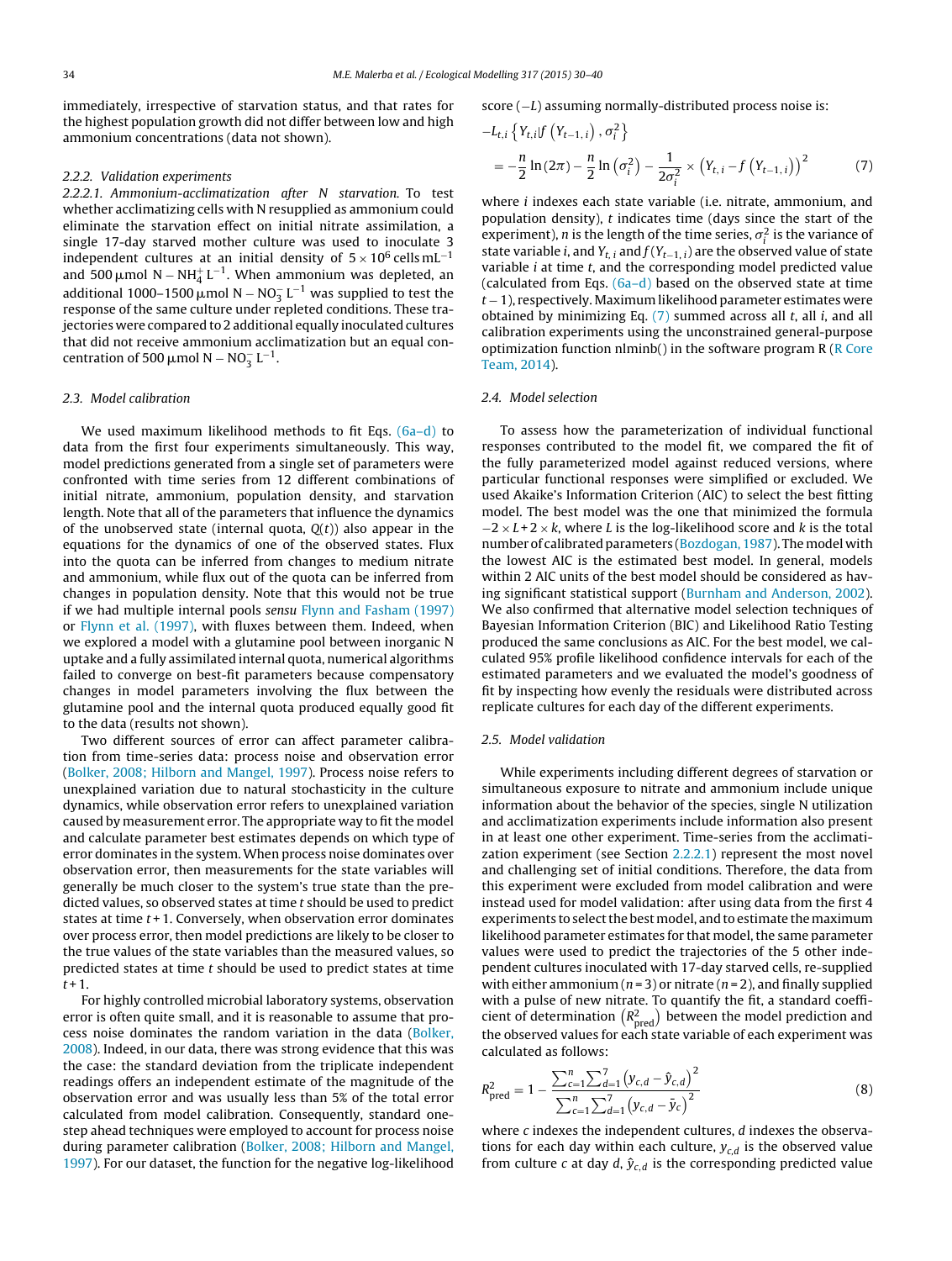<span id="page-5-0"></span>

**Fig. 2.** Time-series for medium nitrogen (A and C) and population size (B and D) for Chlorella sp. reared in batch culture with either nitrate (A and B) or ammonium (C and D) as the only nitrogen sources. Each symbol type is an independent replicate culture and each point is the mean between three replicate measurements for that culture. Arrows show one-step ahead predictions for the best-fit model assuming process noise, where the observed values at time t (base of arrows) are used in Eqs. [\(6a–d\)](#page-2-0) to predict values at time t + 1 (arrowheads; see Section [2.2.1\).](#page-3-0) Line graphs beneath each panel connect the residuals between model predictions and observations for each day and are a different color for each different replicate culture. Vertical axes are scaled consistently across the two sub-panels. (For interpretation of the references to color in this figure legend, the reader is referred to the web version of this article.)

generated by the calibrated model with Eqs. [\(6a–d\),](#page-2-0) and  $\bar{y}_c$  is the mean value from culture c across the time-series ([Lindstrom](#page-9-0) et [al.,](#page-9-0) [1999;](#page-9-0) [Turchin,](#page-9-0) [1996\).](#page-9-0) To further evaluate the predictive ability of the model, we also report the  $R_{\rm pred}^2$  coefficients from the only other possible cross-validation configuration, where the single nitrogen source utilization experiments were used as validating datasets, and all other data were used as training datasets.

#### **3. Results**

## 3.1. Model calibration and model selection

The model described the data for our first four experiments reasonably well (Figs. 2–4). Model selections with AIC and BIC both indicated that observations of Chlorella sp. were best described by a model assuming linear nitrate and ammonium assimilation and incorporating nitrate starvation and ammonium-induced nitrate uptake inhibition [\(Table](#page-7-0) 2). Alternative model selection technique of Likelihood Ratio Testing produced identical conclusions (results not shown). Maximum likelihood estimates and 95% confidence limits were successfully identified for all model parameters, and they indicate that Chlorella sp. exhibited a higher per-cell uptake rate for nitrate over ammonium (compare  $w_{NO_3}$  and  $w_{NH_4}$  in [Table](#page-2-0) 1).

The first experiments with nitrate- and ammonium-only tested the model against data from two single-N experiments, and showed that, in the absence of starvation or multiple N sources, observed trajectories are well characterized by the model: residual variation was small compared to the mean and symmetrically distributed around zero (Fig. 2), except during days 3 and 4 for the ammonium cultures, where ammonium uptake rates were consistently lower than those predicted by the model. This is apparent in Fig. 2C by arrowheads (model predictions) pointing consistently below observed values at days 3 and 4, yielding positive residuals across all replicates for those days. The second experiment tested the model against time-series of Chlorella sp. reared with nitrate and ammonium simultaneously, which the model also captured reasonably well [\(Fig.](#page-6-0) 3). This included up to an approximately one-day delay in nitrate uptake due to fast rates of ammonium uptake, followed by a return to rapid nitrate uptake by the second day (initial hor-izontal trajectories, followed by rapid declines in [Fig.](#page-6-0) 3A). There was a time delay between N assimilation and population growth that the model did not capture: the rapid increase in population density resulting from the substantial  $NO_3^- + NH_4^+$  uptake at day 2 was predicted to take place at day 3, but was mainly observed at days 4 and 5. This is apparent by arrowheads pointing above the observed values (all negative residuals) at day 3, while pointing consistently below the observed values (all positive residuals) at days 4 and 5 ([Fig.](#page-6-0) 3C). However, the overall good fit indicates that the model was able to simultaneously (i.e., with the same fitted parameters) explain both nitrate- and ammonium-only growth, as well as growth with the two nutrients in equal quantities, with relatively small errors in the timing of when the most rapid changes occurred.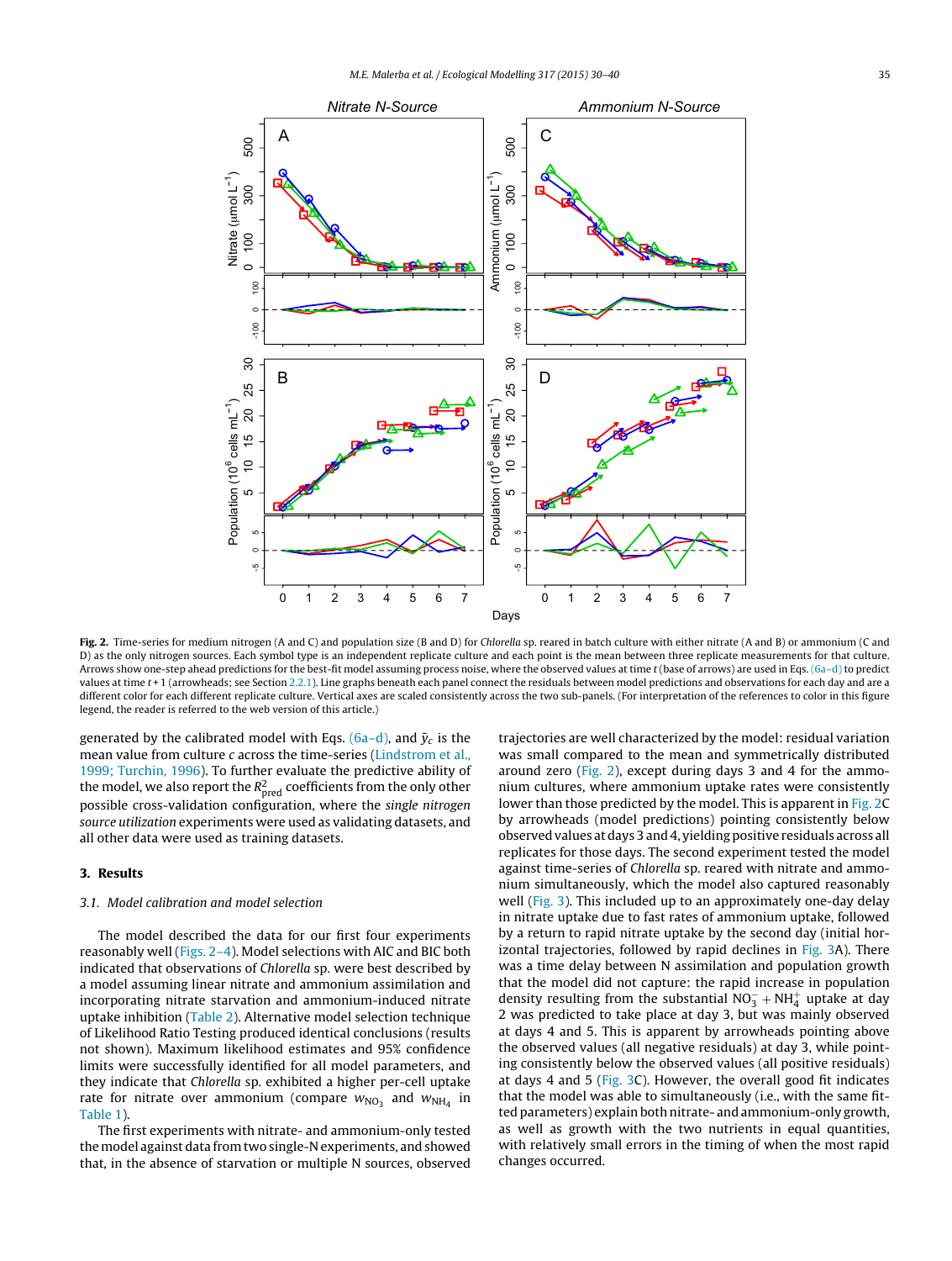<span id="page-6-0"></span>

**Fig. 3.** Time-series and model fit for medium nitrate (A), medium ammonium (B), and population size (C) for Chlorella sp. reared in the presence of both forms of nitrogen. Each symbol type is an independent replicate culture and each point is the mean between three replicate measurements for that culture. Arrows (top panel) and lines (bottom panel) show the predicted values for the best-fit model and its residuals. See [Fig.](#page-5-0) 2 legend for further details.

N starvation had an important effect on nitrate uptake in Chlorella sp. (Fig. 4A and B). Model selection favored a functional response in which activation of the nitrate uptake system is delayed by a brief (<1 day) period that is proportional to the length of starvation experienced before the experiment ([Table](#page-7-0) 2), which the model captured well across all starvation treatments (residuals approximately evenly spread among negative and positive values in Fig. 4A). Data on population growth for N-starved cultures resupplied with nitrate showed evidence of temporal correlation in the residuals. Population size trajectories were under-predicted by the model, with arrowheads consistently pointing below observed values (mostly positive residuals in Fig. 4B). This indicates that cells displayed greater efficiency in converting N into new cells than the model could capture. Starvation only affected nitrate uptake, as ammonium assimilation did not show any delays, even after 17 days of starvation (data not shown).

## 3.2. Model validation

Using parameter estimates from fits of the previous four experiments, data from acclimatization experiments (see Section [2.2.2.1\)](#page-4-0) were used to test the predictive power of the model.



**Fig. 4.** Time-series and model fit for medium nitrate (A) and population size (B) of a nitrogen-starved inoculum of Chlorella sp. resupplied with nitrate. Legend indicates the length (days) of starvation imposed before starting the experiment. Each point represents the mean between three replicate measurements for each culture. Arrows (top panel) and lines (bottom panel) show the predicted values for the best-fit model and its residuals. See [Fig.](#page-5-0) 2 legend for further details.

 $R_{\text{pred}}^2$  coefficients were generally very high (0.86–0.99; [Fig.](#page-8-0) 5). Acclimatizing 17-day starved cultures with a preliminary pulse of ammonium removed any initial delay in nitrate assimilation (no nitrate uptake delay after day 5 in [Fig.](#page-8-0) 5B). Conversely, acclimatizing equivalently starved cells with nitrate showed an initial 24-h delay in nitrate uptake and cell division that is consistent with nitrate starvation experiments (cf. horizontal orange arrows at day 0 for 17-day starved treatment in Fig. 4A with two horizontal arrows at day 0 in [Fig.](#page-8-0) 5E). Once cells recovered from starvation, the rate of per-cell nitrate assimilation did not differ between nitrateand ammonium-acclimatized cultures (comparable uptake at day 5 between [Fig.](#page-8-0) 5B and E). The only lack of fit occurred between days 1 and 3, where the model predicted a slower rate of ammonium depletion (arrows pointing consistently above observed values, yielding negative residuals for these days in [Fig.](#page-8-0) 5C) than occurred in the cultures. Finally, the excellent prediction ability of the model was further confirmed by repeating cross-validation using the single nitrogen utilization experiments as validating datasets and all other experiments as training datasets:  $R_{pred}^2$  for all state variables were between 0.85 and 0.99, very similar to the  $R^2_{\text{pred}}$  values reported in our original validation experiment ( $Fig. 5$ ). Because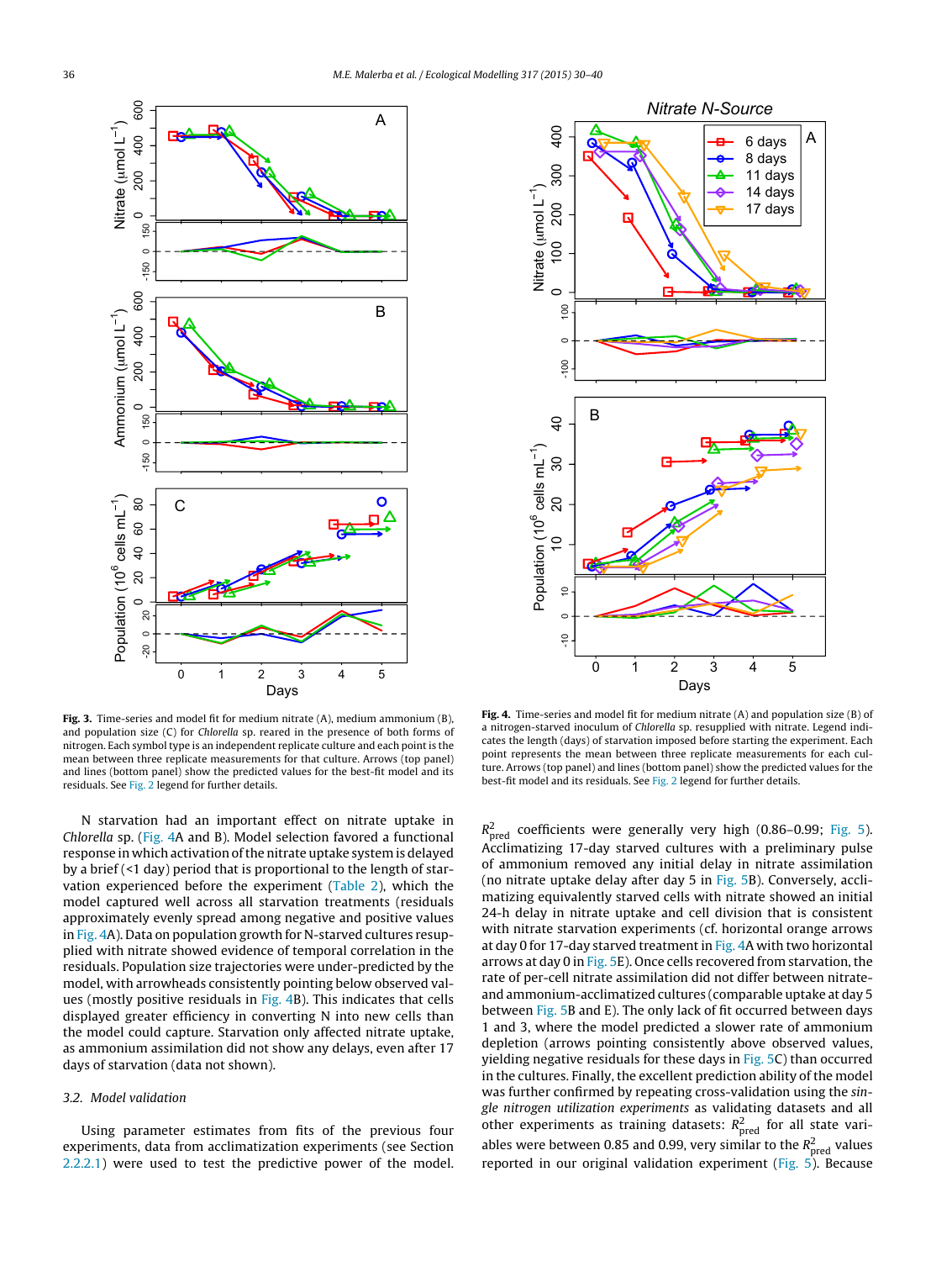#### <span id="page-7-0"></span>**Table 2**

Formal model selection with Akaike Information Criterion (AIC) and Bayesian Information Criterion (BIC) between functional responses for nitrate and ammonium uptake  $(f_N)$ , rehabilitation time following nitrogen starvation  $(r_N)$ , and ammonium-induced inhibition on nitrate uptake  $(l_{\text{inh}})$ . We compared the fit of the full model against reduced versions, where particular functional responses were simplified or excluded from the fully paramet model. Biological interpretation and scores for maximum negative log-likelihood (−L), AIC, difference in AIC (∆AIC), BIC, difference in BIC (∆BIC) are reported between competing models for each functional response (FR), w their corresponding number of calibrated parameters in brackets (no. of pars). Boldface indicates the estimated best-fitting model and therefore the one employed for parameter estimation. See Eqs. [\(2a,b\)–\(5\)](#page-1-0) for full funct responses, Section [2.4,](#page-4-0) and [Table](#page-2-0) 1 for parameter definitions, units, and calibrated values.

| FR               | Competing models for each FR [no. of pars] |                                                                                                                                                               | Nitrate $(N = NO3)$ |      |                 |            | Ammonium $(N = NH4)$ |         |      |                 | Biological |                 |                                                                                                                                           |
|------------------|--------------------------------------------|---------------------------------------------------------------------------------------------------------------------------------------------------------------|---------------------|------|-----------------|------------|----------------------|---------|------|-----------------|------------|-----------------|-------------------------------------------------------------------------------------------------------------------------------------------|
|                  |                                            |                                                                                                                                                               | $-L$                | AIC  | $\triangle$ AIC | <b>BIC</b> | $\triangle BIC$      | $-L$    | AIC  | $\triangle$ AIC | BIC        | $\triangle BIC$ | Interpretation                                                                                                                            |
| $f_N$            | (1)                                        | $W_N \times N(t)$ [23]                                                                                                                                        | $-3068$             | 6182 | $\bf{0}$        | 6277       | $\bf{0}$             | $-3068$ | 6182 | $\bf{0}$        | 6277       | $\bf{0}$        | Functional response for<br>the uptake of a single<br>cell<br>(1) Increases linearly<br>with N                                             |
|                  | (2)                                        | $\nu_N$ [23]                                                                                                                                                  | $-3156$             | 6358 | 176             | 6453       | 176                  | $-3189$ | 6424 | 242             | 6519       | 242             | $(2)$ Fix for any N                                                                                                                       |
|                  | (3)                                        | $v_N \times (N(t)/(N(t)+k_N))$ [24]                                                                                                                           | $-3068$             | 6184 | 2               | 6283       | 6                    | $-3068$ | 6184 | 2               | 6283       | 6               | (3) Saturates at high N                                                                                                                   |
| $r_{\rm NO_3}$   |                                            | (1) $\begin{cases} 0 & \text{if } t_{\text{st}} < d_{\text{NO}_3} \\ c_{\text{NO}_3} \times (t_{\text{st}} - d_{\text{NO}_3}) & \text{otherwise} \end{cases}$ | $-3068$             | 6184 | $\overline{2}$  | 6283       | 6                    |         |      |                 |            |                 | Starvation-induced<br>delay on nitrate uptake<br>$(1)$ Linearly<br>proportional to<br>starvation length after<br>$d_N$ days of starvation |
|                  | (2)                                        | $\begin{cases} 0 & \text{if } t_{\text{st}} < d_{\text{NO}_3} \\ c_{\text{NO}_3} \times t_{\text{st}} & \text{otherwise} \end{cases}$ [23]                    | $-3068$             | 6182 | $\bf{0}$        | 6277       | $\bf{0}$             |         |      |                 |            |                 | (2) Linearly<br>proportional to<br>starvation length                                                                                      |
|                  | (3)                                        | 0[22]                                                                                                                                                         | $-3133$             | 6310 | 128             | 6401       | 124                  |         |      |                 |            |                 | (3) No starvation effect                                                                                                                  |
| $I_{\text{inh}}$ | (1)                                        | $I_{\rm inh}(\mathrm{NH}_4(t)) =$<br>1 if $f_{NH_4}$ (NH <sub>4</sub> (t)) < $f_{NH_4\text{-crit}}$ [24]<br>0 otherwise                                       |                     |      |                 |            |                      | $-3068$ | 6184 | $\bf{0}$        | 6283       | $\bf{0}$        | Ammonium-induced<br>inhibition on nitrate<br>uptake<br>(1) Threshold at $f_{NH_4\text{-crit}}$                                            |
|                  | (2)                                        | 1[23]                                                                                                                                                         |                     |      |                 |            |                      | $-3093$ | 6232 | 48              | 6327       | 44              | (2) No Inhibition                                                                                                                         |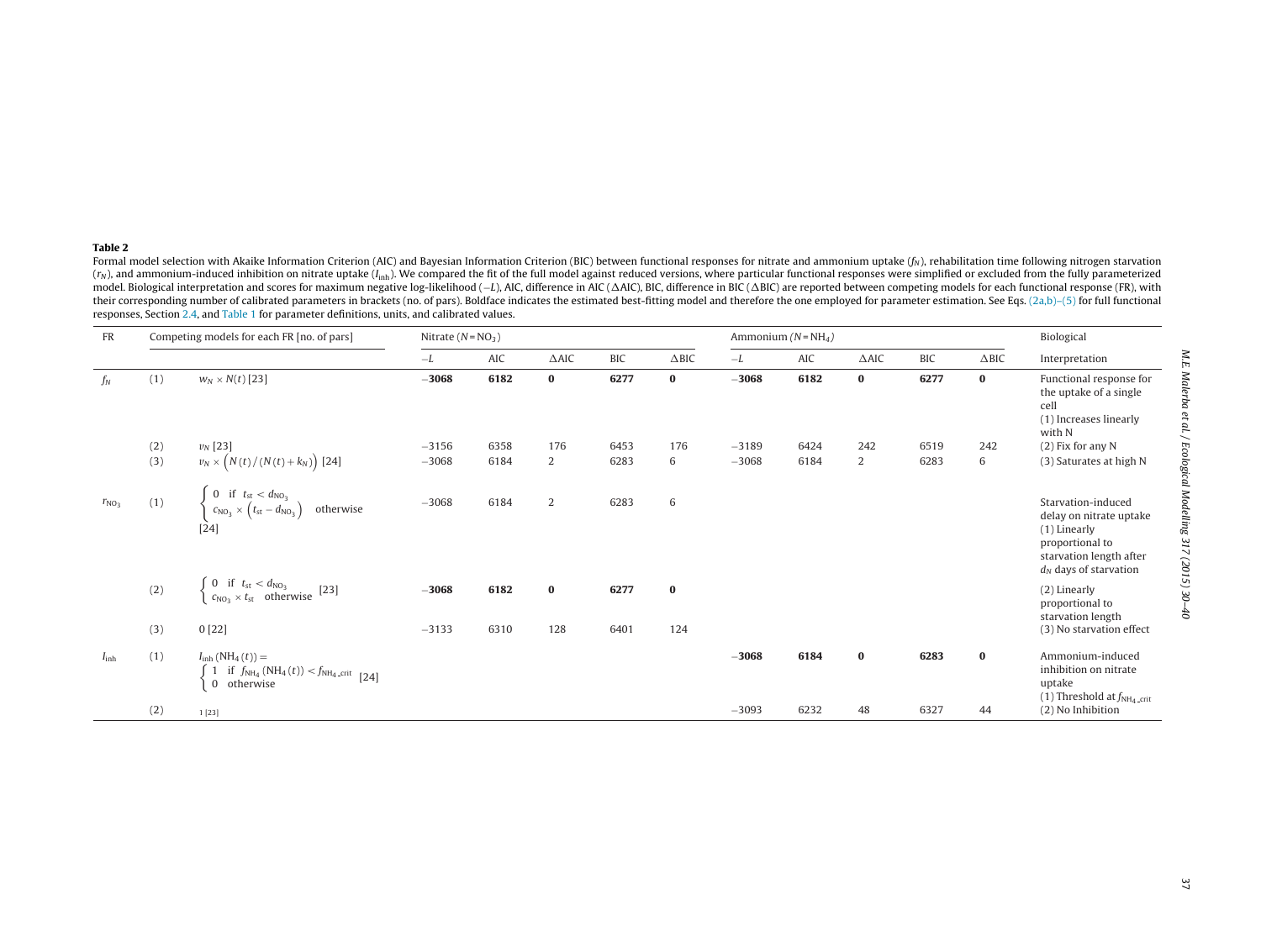<span id="page-8-0"></span>

**Fig. 5.** Model validation with time-series from a 17-day starved inoculum of Chlorella sp. not included during model calibration. Left column—time-series for population size (A) resupplied at day 0 with ammonium (B) and at day 5 with nitrate (gray dashed vertical line in (C)). Right column—time-series for population size (D) resupplied with nitrate (E) both at day 0 and at day 5. Each symbol type is an independent replicate culture and each point is the mean between three replicate measurements for that culture. Arrows (top panel) and lines (bottom panel) show the predicted values for the best-fit model and its residuals. See [Fig.](#page-5-0) 2 legend for further details.

fitted and predicted trajectories in this second exercise were virtually identical to those shown in [Figs.](#page-5-0) 2–5, we have not reproduced them here.

#### **4. Discussion**

Our results show that a single set of model parameters can characterize well the coupled dynamics between nitrate and ammonium uptake and cell division in the green algal species Chlorella sp. reared in batch culture under a wide range of initial conditions. Analyzing nitrate–ammonium utilization with the present model allowed us to quantify functional responses for assimilation of nitrate and ammonium individually or combined, as well as effects of nitrogen (N) starvation or ammonium-induced nitrate uptake inhibition on nitrate uptake. Furthermore, high  $R^2_{\rm pred}$  scores recorded during model validation suggest that the model describes culture trajectories well even under novel experimental conditions.

While previous studies have quantified assimilation responses to a few particular starvation lengths, the present study is the first to calibrate a functional response quantifying delay in nitrate uptake as a continuous function of starvation length. The physiological reason for such delay is a slow recovery in nitrate-reductase activity following N starvation, which acts as the limiting step for nitrate assimilation and amino acid incorporation into proteins ([Dortch](#page-9-0) et [al.,](#page-9-0) [1982\).](#page-9-0) This explanation is also consistent with our observed absence in a delay for ammonium uptake following starvation, as no enzymatic reduction is required for its assimilation ([Crawford](#page-9-0) et [al.,](#page-9-0) [2000\).](#page-9-0) Proteins involved in the reduction of nitrate to organic N were recorded to decrease by in abundance by 60–90% in the diatom Thalassiosira pseudonana at the onset of N starvation [\(Hockin](#page-9-0) et [al.,](#page-9-0) [2012\).](#page-9-0) Different species display variable delay times to starvation: 1 and >2.5 h delays for 3 and 4 days of starvation [\(Martinez,](#page-10-0) [1991\)](#page-10-0) and 2 h for 3 days of starvation for the diatom Skeletonema costatum [\(Dortch](#page-9-0) et [al.,](#page-9-0) [1982\),](#page-9-0) 8 h for 3 days of starvation for the dinoflagellate Amphidinium carterae ([Dortch](#page-9-0) et [al.,](#page-9-0) [1982\),](#page-9-0) and no delay for the green alga Dunaliela tetriolecta [\(Dortch](#page-9-0) et [al.,](#page-9-0) [1982\).](#page-9-0) These observed delay times are comparable with presently calibrated functional responses for Chlorella sp., where 3 and 4 days of starvation would correspond to 5 and 7 h of delay, respectively. In nature, some species, mostly diatoms, form fortnightly algal blooms near estuaries correlated with tidal cycles [\(Parsons](#page-10-0) et [al.,](#page-10-0) [1983;](#page-10-0) [Zamon,](#page-10-0) [2002\).](#page-10-0) One potential explanation is that, within phytoplankton communities, some species are adapted to respond quickly to nutrient fluxes after extended starvation periods [\(Largier,](#page-9-0) [1993\).](#page-9-0) This hypothesis could be tested by calibrating and comparing the shapes of the functional responses for the recovery rate of nitrate uptake to N starvation  $\left(r_{\text{NO}_3}\right)$  for species that commonly produce algal blooms, and those that do not.

Interestingly, the effect of starvation on nitrate assimilation was removed when starved cultures were first acclimated with ammonium before supplying nitrate (Fig. 5). This result is consistent with earlier work on Chlorella vulgaris, where the production of nitrate reductase, a specific enzyme required for nitrate assimilation, increased when cells were reared in ammonium following N starvation ([Morris](#page-10-0) [and](#page-10-0) [Syrett,](#page-10-0) [1965\).](#page-10-0) Also the marine haptophyte Isocrysis galbana registered a low but constant production of nitrate reductase when reared with ammonium as the only N source ([Flynn](#page-9-0)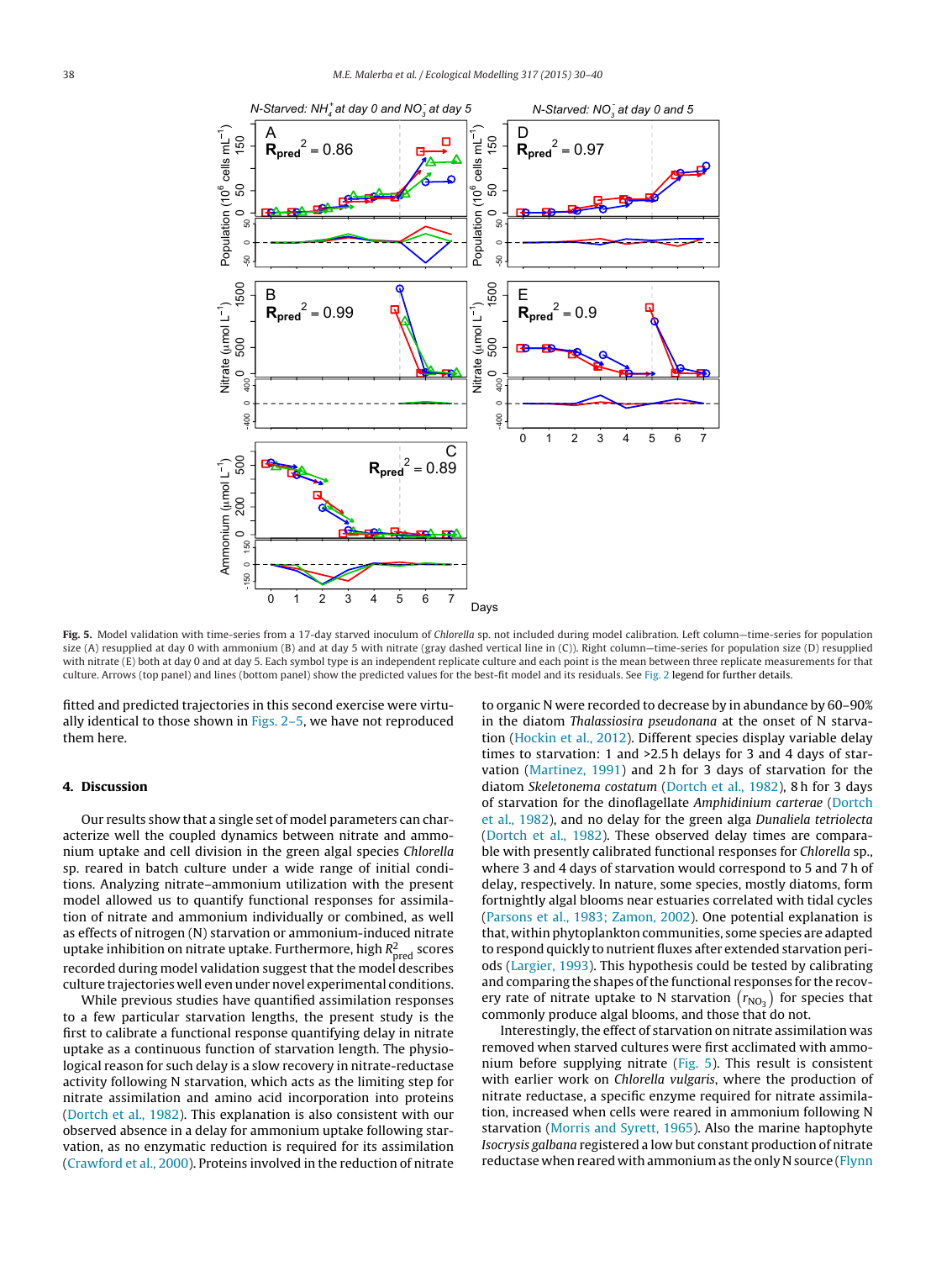<span id="page-9-0"></span>et al., 1993). In contrast, synthesis of nitrate reductase did not occur in cells of the freshwater rhodophyte Cyanidium caldarium grown in ammonium-based media ([Rigano](#page-10-0) [and](#page-10-0) [Violante,](#page-10-0) [1973\).](#page-10-0) The lack of a clear trend across species poses further complications in our understanding of the general role of nitrate and ammonium fluctuations in the regulation of phytoplankton communities.

Analyzing episodes in which the model failed to reproduce observed trajectories can indicate mis-specification of functional forms or implicate biological responses not explicitly incorporated in the model. For instance, discrepancies between the data and our model indicated that the rate at which assimilated N was converted into new cells was more rapid in cultures recovering from N starvation compared to replete conditions (mostly positive residuals in [Fig.](#page-6-0) 4B). A possible explanation is that cells with insufficient N for production of new biomass will channel excess carbon produced from photosynthesis into storage molecules such as triglyceride or starch ([Zhang](#page-10-0) et [al.,](#page-10-0) [2013\).](#page-10-0) This produces an increase in the C:N ratio that can enhance growth rate following N resupply (Bittar et al., 2013). Chlorella sp. has been documented to display a significant increase in lipid and carbohydrate contents in response to N starvation conditions ([Zhang](#page-10-0) et [al.,](#page-10-0) [2013\).](#page-10-0) Thus, one area for refinement for our model would be to explicitly account for the relationship between N starvation, carbon content of a cell, and per-cell rate of population growth.

Despite decades of research, the role of different N sources on the ecology of autotrophic communities remains unclear (Boudsocq et al., 2012; Schimel and Bennett, 2004). For phytoplankton,this problem has implications for a broad range of aquatic systems: from coastal areas, where seasonal precipitation or tidal regimes drive large fluctuations in N availability at multiple scales, to inland basins, experiencing temporally variable anthropologic N release from fertilizers or waste-water discharge (Domingues et al., 2011). The present data on nitrate and ammonium assimilation clearly show that there are major differences in how cells take up and assimilate these two different N sources. The modeling approach presented and tested here can contribute to our understanding of how different N supplies influence growth and interactions of phytoplankton communities in nature.

#### **Acknowledgments**

This research was supported by AIMS@JCU [\(www.aims.jcu.edu.](http://www.aims.jcu.edu.au/) [au](http://www.aims.jcu.edu.au/)), the Australian Institute of Marine Science ([www.aims.gov.au](http://www.aims.gov.au/)), and James Cook University ([www.jcu.edu.au](http://www.jcu.edu.au/)). This research contributes to the MBD Energy Research and Development program for Microalgal Carbon Capture and Storage supported by the Advanced Manufacturing Cooperative Research Centre, funded through the Australian Government's Cooperative Research Centre Scheme.

We are grateful to the North Queensland Algal Identification and Culturing Facility. In particular, we thank Stan Hudson and Florian Berner for their support in laboratory procedures. We also thank the Ecological Modelling Research Group at James Cook University, especially Shane Blowes for comments on earlier drafts ofthe work. Finally, thanks to Dr Christopher Klausmeier and Dr Elena Litchman at the Kellogg Biological Station for helpful advice and constructive criticism.

#### **References**

- Berges, J.A., 1997. [Minireview:](http://refhub.elsevier.com/S0304-3800(15)00387-7/sbref0005) [algal](http://refhub.elsevier.com/S0304-3800(15)00387-7/sbref0005) [nitrate](http://refhub.elsevier.com/S0304-3800(15)00387-7/sbref0005) [reductases.](http://refhub.elsevier.com/S0304-3800(15)00387-7/sbref0005) [Eur.](http://refhub.elsevier.com/S0304-3800(15)00387-7/sbref0005) [J.](http://refhub.elsevier.com/S0304-3800(15)00387-7/sbref0005) [Phycol.](http://refhub.elsevier.com/S0304-3800(15)00387-7/sbref0005) [32,](http://refhub.elsevier.com/S0304-3800(15)00387-7/sbref0005) [3](http://refhub.elsevier.com/S0304-3800(15)00387-7/sbref0005)–[8.](http://refhub.elsevier.com/S0304-3800(15)00387-7/sbref0005)
- Bittar, T.B., Lin, Y.J., Sassano, L.R., Wheeler, B.J., Brown, S.L., Cochlan, W.P., Johnson, Z.I., 2013. [Carbon](http://refhub.elsevier.com/S0304-3800(15)00387-7/sbref0010) [allocation](http://refhub.elsevier.com/S0304-3800(15)00387-7/sbref0010) [under](http://refhub.elsevier.com/S0304-3800(15)00387-7/sbref0010) [light](http://refhub.elsevier.com/S0304-3800(15)00387-7/sbref0010) [and](http://refhub.elsevier.com/S0304-3800(15)00387-7/sbref0010) [nitrogen](http://refhub.elsevier.com/S0304-3800(15)00387-7/sbref0010) [resource](http://refhub.elsevier.com/S0304-3800(15)00387-7/sbref0010) [gradients](http://refhub.elsevier.com/S0304-3800(15)00387-7/sbref0010) [in](http://refhub.elsevier.com/S0304-3800(15)00387-7/sbref0010) [two](http://refhub.elsevier.com/S0304-3800(15)00387-7/sbref0010) [model](http://refhub.elsevier.com/S0304-3800(15)00387-7/sbref0010) [marine](http://refhub.elsevier.com/S0304-3800(15)00387-7/sbref0010) [phytoplankton.](http://refhub.elsevier.com/S0304-3800(15)00387-7/sbref0010) [J.](http://refhub.elsevier.com/S0304-3800(15)00387-7/sbref0010) [Phycol.](http://refhub.elsevier.com/S0304-3800(15)00387-7/sbref0010) [49,](http://refhub.elsevier.com/S0304-3800(15)00387-7/sbref0010) [523](http://refhub.elsevier.com/S0304-3800(15)00387-7/sbref0010)–[535.](http://refhub.elsevier.com/S0304-3800(15)00387-7/sbref0010)
- Bolker, B., 2008. [Dynamic](http://refhub.elsevier.com/S0304-3800(15)00387-7/sbref0015) [models.](http://refhub.elsevier.com/S0304-3800(15)00387-7/sbref0015) [In:](http://refhub.elsevier.com/S0304-3800(15)00387-7/sbref0015) [Bolker,](http://refhub.elsevier.com/S0304-3800(15)00387-7/sbref0015) [B.](http://refhub.elsevier.com/S0304-3800(15)00387-7/sbref0015) [\(Ed.\),](http://refhub.elsevier.com/S0304-3800(15)00387-7/sbref0015) [Ecological](http://refhub.elsevier.com/S0304-3800(15)00387-7/sbref0015) [Models](http://refhub.elsevier.com/S0304-3800(15)00387-7/sbref0015) [and](http://refhub.elsevier.com/S0304-3800(15)00387-7/sbref0015) [Data](http://refhub.elsevier.com/S0304-3800(15)00387-7/sbref0015) [in](http://refhub.elsevier.com/S0304-3800(15)00387-7/sbref0015) [R.](http://refhub.elsevier.com/S0304-3800(15)00387-7/sbref0015) [Princeton](http://refhub.elsevier.com/S0304-3800(15)00387-7/sbref0015) [University](http://refhub.elsevier.com/S0304-3800(15)00387-7/sbref0015) [Press,](http://refhub.elsevier.com/S0304-3800(15)00387-7/sbref0015) [Princeton,](http://refhub.elsevier.com/S0304-3800(15)00387-7/sbref0015) [NJ](http://refhub.elsevier.com/S0304-3800(15)00387-7/sbref0015) [\(pp.](http://refhub.elsevier.com/S0304-3800(15)00387-7/sbref0015) [vii,](http://refhub.elsevier.com/S0304-3800(15)00387-7/sbref0015) [396\).](http://refhub.elsevier.com/S0304-3800(15)00387-7/sbref0015)
- Boudsocq, S., Niboyet, A., Lata, J.C., Raynaud, X., Loeuille, N., Mathieu, J., Blouin, M., Abbadie, L., Barot, S., 2012. [Plant](http://refhub.elsevier.com/S0304-3800(15)00387-7/sbref0020) [preference](http://refhub.elsevier.com/S0304-3800(15)00387-7/sbref0020) [for](http://refhub.elsevier.com/S0304-3800(15)00387-7/sbref0020) [ammonium](http://refhub.elsevier.com/S0304-3800(15)00387-7/sbref0020) [versus](http://refhub.elsevier.com/S0304-3800(15)00387-7/sbref0020) [nitrate:](http://refhub.elsevier.com/S0304-3800(15)00387-7/sbref0020) [a](http://refhub.elsevier.com/S0304-3800(15)00387-7/sbref0020) [neglected](http://refhub.elsevier.com/S0304-3800(15)00387-7/sbref0020) [determinant](http://refhub.elsevier.com/S0304-3800(15)00387-7/sbref0020) [of](http://refhub.elsevier.com/S0304-3800(15)00387-7/sbref0020) [ecosystem](http://refhub.elsevier.com/S0304-3800(15)00387-7/sbref0020) [functioning?](http://refhub.elsevier.com/S0304-3800(15)00387-7/sbref0020) [Am.](http://refhub.elsevier.com/S0304-3800(15)00387-7/sbref0020) [Nat.](http://refhub.elsevier.com/S0304-3800(15)00387-7/sbref0020) [180,](http://refhub.elsevier.com/S0304-3800(15)00387-7/sbref0020) [60](http://refhub.elsevier.com/S0304-3800(15)00387-7/sbref0020)–[69.](http://refhub.elsevier.com/S0304-3800(15)00387-7/sbref0020)
- Bozdogan, H., 1987. [Model](http://refhub.elsevier.com/S0304-3800(15)00387-7/sbref0025) [selection](http://refhub.elsevier.com/S0304-3800(15)00387-7/sbref0025) [and](http://refhub.elsevier.com/S0304-3800(15)00387-7/sbref0025) [Akaike](http://refhub.elsevier.com/S0304-3800(15)00387-7/sbref0025) [Information](http://refhub.elsevier.com/S0304-3800(15)00387-7/sbref0025) [Criterion](http://refhub.elsevier.com/S0304-3800(15)00387-7/sbref0025) [\(AIC\)](http://refhub.elsevier.com/S0304-3800(15)00387-7/sbref0025)—[the](http://refhub.elsevier.com/S0304-3800(15)00387-7/sbref0025) [general-theory](http://refhub.elsevier.com/S0304-3800(15)00387-7/sbref0025) [and](http://refhub.elsevier.com/S0304-3800(15)00387-7/sbref0025) [its](http://refhub.elsevier.com/S0304-3800(15)00387-7/sbref0025) [analytical](http://refhub.elsevier.com/S0304-3800(15)00387-7/sbref0025) [extensions.](http://refhub.elsevier.com/S0304-3800(15)00387-7/sbref0025) [Psychometrika](http://refhub.elsevier.com/S0304-3800(15)00387-7/sbref0025) [52,](http://refhub.elsevier.com/S0304-3800(15)00387-7/sbref0025) [345](http://refhub.elsevier.com/S0304-3800(15)00387-7/sbref0025)–[370.](http://refhub.elsevier.com/S0304-3800(15)00387-7/sbref0025)
- Bronk, D.A., See, J.H., Bradley, P., Killberg, L., 2007. [DON](http://refhub.elsevier.com/S0304-3800(15)00387-7/sbref0030) [as](http://refhub.elsevier.com/S0304-3800(15)00387-7/sbref0030) [a](http://refhub.elsevier.com/S0304-3800(15)00387-7/sbref0030) [source](http://refhub.elsevier.com/S0304-3800(15)00387-7/sbref0030) [of](http://refhub.elsevier.com/S0304-3800(15)00387-7/sbref0030) [bioavailable](http://refhub.elsevier.com/S0304-3800(15)00387-7/sbref0030) [nitrogen](http://refhub.elsevier.com/S0304-3800(15)00387-7/sbref0030) [for](http://refhub.elsevier.com/S0304-3800(15)00387-7/sbref0030) [phytoplankton.](http://refhub.elsevier.com/S0304-3800(15)00387-7/sbref0030) [Biogeosciences](http://refhub.elsevier.com/S0304-3800(15)00387-7/sbref0030) [4,](http://refhub.elsevier.com/S0304-3800(15)00387-7/sbref0030) [283](http://refhub.elsevier.com/S0304-3800(15)00387-7/sbref0030)–[296.](http://refhub.elsevier.com/S0304-3800(15)00387-7/sbref0030)
- Burnham, K.P., Anderson, D.R., 2002. [Model](http://refhub.elsevier.com/S0304-3800(15)00387-7/sbref0035) [Selection](http://refhub.elsevier.com/S0304-3800(15)00387-7/sbref0035) [and](http://refhub.elsevier.com/S0304-3800(15)00387-7/sbref0035) [Multimodel](http://refhub.elsevier.com/S0304-3800(15)00387-7/sbref0035) [Inference:](http://refhub.elsevier.com/S0304-3800(15)00387-7/sbref0035) [A](http://refhub.elsevier.com/S0304-3800(15)00387-7/sbref0035) [Practical](http://refhub.elsevier.com/S0304-3800(15)00387-7/sbref0035) [Information-Theoretic](http://refhub.elsevier.com/S0304-3800(15)00387-7/sbref0035) [Approach,](http://refhub.elsevier.com/S0304-3800(15)00387-7/sbref0035) [second](http://refhub.elsevier.com/S0304-3800(15)00387-7/sbref0035) [ed.](http://refhub.elsevier.com/S0304-3800(15)00387-7/sbref0035) [Springer-Verlag,](http://refhub.elsevier.com/S0304-3800(15)00387-7/sbref0035) [New](http://refhub.elsevier.com/S0304-3800(15)00387-7/sbref0035) [York,](http://refhub.elsevier.com/S0304-3800(15)00387-7/sbref0035) [NY.](http://refhub.elsevier.com/S0304-3800(15)00387-7/sbref0035)
- Collos, Y., Gagne, C., Laabir, M., Vaquer, A., Cecchi, P., Souchu, P., 2004. [Nitrogenous](http://refhub.elsevier.com/S0304-3800(15)00387-7/sbref0040) [nutrition](http://refhub.elsevier.com/S0304-3800(15)00387-7/sbref0040) [of](http://refhub.elsevier.com/S0304-3800(15)00387-7/sbref0040) [Alexandrium](http://refhub.elsevier.com/S0304-3800(15)00387-7/sbref0040) [catenella](http://refhub.elsevier.com/S0304-3800(15)00387-7/sbref0040) [\(Dinophyceae\)](http://refhub.elsevier.com/S0304-3800(15)00387-7/sbref0040) [in](http://refhub.elsevier.com/S0304-3800(15)00387-7/sbref0040) [cultures](http://refhub.elsevier.com/S0304-3800(15)00387-7/sbref0040) [and](http://refhub.elsevier.com/S0304-3800(15)00387-7/sbref0040) [in](http://refhub.elsevier.com/S0304-3800(15)00387-7/sbref0040) [Thau](http://refhub.elsevier.com/S0304-3800(15)00387-7/sbref0040) [lagoon,](http://refhub.elsevier.com/S0304-3800(15)00387-7/sbref0040) [southern](http://refhub.elsevier.com/S0304-3800(15)00387-7/sbref0040) [France.](http://refhub.elsevier.com/S0304-3800(15)00387-7/sbref0040) [J.](http://refhub.elsevier.com/S0304-3800(15)00387-7/sbref0040) [Phycol.](http://refhub.elsevier.com/S0304-3800(15)00387-7/sbref0040) [40,](http://refhub.elsevier.com/S0304-3800(15)00387-7/sbref0040) [96](http://refhub.elsevier.com/S0304-3800(15)00387-7/sbref0040)–[103.](http://refhub.elsevier.com/S0304-3800(15)00387-7/sbref0040)
- Cox, T.J.S., Maris, T., Soetaert, K., Conley, D.J., Van Damme, S., Meire, P., Middelburg, J.J., Vos, M., Struyf, E., 2009. [A](http://refhub.elsevier.com/S0304-3800(15)00387-7/sbref0045) [macro-tidal](http://refhub.elsevier.com/S0304-3800(15)00387-7/sbref0045) [freshwater](http://refhub.elsevier.com/S0304-3800(15)00387-7/sbref0045) [ecosystem](http://refhub.elsevier.com/S0304-3800(15)00387-7/sbref0045) [recovering](http://refhub.elsevier.com/S0304-3800(15)00387-7/sbref0045) [from](http://refhub.elsevier.com/S0304-3800(15)00387-7/sbref0045) [hypereutrophication:](http://refhub.elsevier.com/S0304-3800(15)00387-7/sbref0045) [the](http://refhub.elsevier.com/S0304-3800(15)00387-7/sbref0045) [Schelde](http://refhub.elsevier.com/S0304-3800(15)00387-7/sbref0045) [case](http://refhub.elsevier.com/S0304-3800(15)00387-7/sbref0045) [study.](http://refhub.elsevier.com/S0304-3800(15)00387-7/sbref0045) [Biogeosciences](http://refhub.elsevier.com/S0304-3800(15)00387-7/sbref0045) [6,](http://refhub.elsevier.com/S0304-3800(15)00387-7/sbref0045) [2935–2948.](http://refhub.elsevier.com/S0304-3800(15)00387-7/sbref0045)
- Crawford, N.M., Kahn, M.L., Leustek, T., Long, S.R., 2000. [Nitrogen](http://refhub.elsevier.com/S0304-3800(15)00387-7/sbref0050) [and](http://refhub.elsevier.com/S0304-3800(15)00387-7/sbref0050) [sulfur.](http://refhub.elsevier.com/S0304-3800(15)00387-7/sbref0050) [In:](http://refhub.elsevier.com/S0304-3800(15)00387-7/sbref0050) [Buchanan,](http://refhub.elsevier.com/S0304-3800(15)00387-7/sbref0050) [B.B.,](http://refhub.elsevier.com/S0304-3800(15)00387-7/sbref0050) [Gruissem,](http://refhub.elsevier.com/S0304-3800(15)00387-7/sbref0050) [W.,](http://refhub.elsevier.com/S0304-3800(15)00387-7/sbref0050) [Jones,](http://refhub.elsevier.com/S0304-3800(15)00387-7/sbref0050) [R.L.](http://refhub.elsevier.com/S0304-3800(15)00387-7/sbref0050) [\(Eds.\),](http://refhub.elsevier.com/S0304-3800(15)00387-7/sbref0050) [Biochemistry](http://refhub.elsevier.com/S0304-3800(15)00387-7/sbref0050) [&](http://refhub.elsevier.com/S0304-3800(15)00387-7/sbref0050) [Molecular](http://refhub.elsevier.com/S0304-3800(15)00387-7/sbref0050) [Biology](http://refhub.elsevier.com/S0304-3800(15)00387-7/sbref0050) [of](http://refhub.elsevier.com/S0304-3800(15)00387-7/sbref0050) [Plants.](http://refhub.elsevier.com/S0304-3800(15)00387-7/sbref0050) [American](http://refhub.elsevier.com/S0304-3800(15)00387-7/sbref0050) [Society](http://refhub.elsevier.com/S0304-3800(15)00387-7/sbref0050) [of](http://refhub.elsevier.com/S0304-3800(15)00387-7/sbref0050) [Plant](http://refhub.elsevier.com/S0304-3800(15)00387-7/sbref0050) [Physiologists,](http://refhub.elsevier.com/S0304-3800(15)00387-7/sbref0050) [Rockville,](http://refhub.elsevier.com/S0304-3800(15)00387-7/sbref0050) [MD,](http://refhub.elsevier.com/S0304-3800(15)00387-7/sbref0050) [pp.](http://refhub.elsevier.com/S0304-3800(15)00387-7/sbref0050) [786–849](http://refhub.elsevier.com/S0304-3800(15)00387-7/sbref0050) [\[Great](http://refhub.elsevier.com/S0304-3800(15)00387-7/sbref0050) [Britain\].](http://refhub.elsevier.com/S0304-3800(15)00387-7/sbref0050)
- Cullimore, J.V., Sims, A.P., 1981. [Glutamine-synthetase](http://refhub.elsevier.com/S0304-3800(15)00387-7/sbref0055) [of](http://refhub.elsevier.com/S0304-3800(15)00387-7/sbref0055) [Chlamydomonas](http://refhub.elsevier.com/S0304-3800(15)00387-7/sbref0055)[—its](http://refhub.elsevier.com/S0304-3800(15)00387-7/sbref0055) [role](http://refhub.elsevier.com/S0304-3800(15)00387-7/sbref0055) [in](http://refhub.elsevier.com/S0304-3800(15)00387-7/sbref0055) [the](http://refhub.elsevier.com/S0304-3800(15)00387-7/sbref0055) [control](http://refhub.elsevier.com/S0304-3800(15)00387-7/sbref0055) [of](http://refhub.elsevier.com/S0304-3800(15)00387-7/sbref0055) [nitrate](http://refhub.elsevier.com/S0304-3800(15)00387-7/sbref0055) [assimilation.](http://refhub.elsevier.com/S0304-3800(15)00387-7/sbref0055) [Planta](http://refhub.elsevier.com/S0304-3800(15)00387-7/sbref0055) [153,](http://refhub.elsevier.com/S0304-3800(15)00387-7/sbref0055) [18–24.](http://refhub.elsevier.com/S0304-3800(15)00387-7/sbref0055)
- De La Rocha, C.L., Terbruggen, A., Volker, C., Hohn, S., 2010. [Response](http://refhub.elsevier.com/S0304-3800(15)00387-7/sbref0060) [to](http://refhub.elsevier.com/S0304-3800(15)00387-7/sbref0060) [and](http://refhub.elsevier.com/S0304-3800(15)00387-7/sbref0060) [recovery](http://refhub.elsevier.com/S0304-3800(15)00387-7/sbref0060) [from](http://refhub.elsevier.com/S0304-3800(15)00387-7/sbref0060) [nitrogen](http://refhub.elsevier.com/S0304-3800(15)00387-7/sbref0060) [and](http://refhub.elsevier.com/S0304-3800(15)00387-7/sbref0060) [silicon](http://refhub.elsevier.com/S0304-3800(15)00387-7/sbref0060) [starvation](http://refhub.elsevier.com/S0304-3800(15)00387-7/sbref0060) [in](http://refhub.elsevier.com/S0304-3800(15)00387-7/sbref0060) [Thalassiosira](http://refhub.elsevier.com/S0304-3800(15)00387-7/sbref0060) [weissflogii](http://refhub.elsevier.com/S0304-3800(15)00387-7/sbref0060): [growth](http://refhub.elsevier.com/S0304-3800(15)00387-7/sbref0060) [rates,](http://refhub.elsevier.com/S0304-3800(15)00387-7/sbref0060) [nutrient](http://refhub.elsevier.com/S0304-3800(15)00387-7/sbref0060) [uptake](http://refhub.elsevier.com/S0304-3800(15)00387-7/sbref0060) [and](http://refhub.elsevier.com/S0304-3800(15)00387-7/sbref0060) [C,](http://refhub.elsevier.com/S0304-3800(15)00387-7/sbref0060) [Si](http://refhub.elsevier.com/S0304-3800(15)00387-7/sbref0060) [and](http://refhub.elsevier.com/S0304-3800(15)00387-7/sbref0060) [N](http://refhub.elsevier.com/S0304-3800(15)00387-7/sbref0060) [content](http://refhub.elsevier.com/S0304-3800(15)00387-7/sbref0060) [per](http://refhub.elsevier.com/S0304-3800(15)00387-7/sbref0060) [cell.](http://refhub.elsevier.com/S0304-3800(15)00387-7/sbref0060) [Mar.](http://refhub.elsevier.com/S0304-3800(15)00387-7/sbref0060) [Ecol.](http://refhub.elsevier.com/S0304-3800(15)00387-7/sbref0060) [Prog.](http://refhub.elsevier.com/S0304-3800(15)00387-7/sbref0060) [Ser.](http://refhub.elsevier.com/S0304-3800(15)00387-7/sbref0060) [412,](http://refhub.elsevier.com/S0304-3800(15)00387-7/sbref0060) [57–68.](http://refhub.elsevier.com/S0304-3800(15)00387-7/sbref0060)
- Domingues, R.B., Barbosa, A.B., Sommer, U., Galvao, H.M., 2011. [Ammonium,](http://refhub.elsevier.com/S0304-3800(15)00387-7/sbref0065) [nitrate](http://refhub.elsevier.com/S0304-3800(15)00387-7/sbref0065) [and](http://refhub.elsevier.com/S0304-3800(15)00387-7/sbref0065) [phytoplankton](http://refhub.elsevier.com/S0304-3800(15)00387-7/sbref0065) [interactions](http://refhub.elsevier.com/S0304-3800(15)00387-7/sbref0065) [in](http://refhub.elsevier.com/S0304-3800(15)00387-7/sbref0065) [a](http://refhub.elsevier.com/S0304-3800(15)00387-7/sbref0065) [freshwater](http://refhub.elsevier.com/S0304-3800(15)00387-7/sbref0065) [tidal](http://refhub.elsevier.com/S0304-3800(15)00387-7/sbref0065) [estuarine](http://refhub.elsevier.com/S0304-3800(15)00387-7/sbref0065) [zone:](http://refhub.elsevier.com/S0304-3800(15)00387-7/sbref0065) [potential](http://refhub.elsevier.com/S0304-3800(15)00387-7/sbref0065) [effects](http://refhub.elsevier.com/S0304-3800(15)00387-7/sbref0065) [of](http://refhub.elsevier.com/S0304-3800(15)00387-7/sbref0065) [cultural](http://refhub.elsevier.com/S0304-3800(15)00387-7/sbref0065) [eutrophication.](http://refhub.elsevier.com/S0304-3800(15)00387-7/sbref0065) [Aquat.](http://refhub.elsevier.com/S0304-3800(15)00387-7/sbref0065) [Sci.](http://refhub.elsevier.com/S0304-3800(15)00387-7/sbref0065) [73,](http://refhub.elsevier.com/S0304-3800(15)00387-7/sbref0065) [331](http://refhub.elsevier.com/S0304-3800(15)00387-7/sbref0065)–[343.](http://refhub.elsevier.com/S0304-3800(15)00387-7/sbref0065)
- Donald, D.B., Bogard, M.J., Finlay, K., Leavitt, P.R., 2011. [Comparative](http://refhub.elsevier.com/S0304-3800(15)00387-7/sbref0070) [effects](http://refhub.elsevier.com/S0304-3800(15)00387-7/sbref0070) [of](http://refhub.elsevier.com/S0304-3800(15)00387-7/sbref0070) [urea,](http://refhub.elsevier.com/S0304-3800(15)00387-7/sbref0070) [ammonium,](http://refhub.elsevier.com/S0304-3800(15)00387-7/sbref0070) [and](http://refhub.elsevier.com/S0304-3800(15)00387-7/sbref0070) [nitrate](http://refhub.elsevier.com/S0304-3800(15)00387-7/sbref0070) [on](http://refhub.elsevier.com/S0304-3800(15)00387-7/sbref0070) [phytoplankton](http://refhub.elsevier.com/S0304-3800(15)00387-7/sbref0070) [abundance,](http://refhub.elsevier.com/S0304-3800(15)00387-7/sbref0070) [community](http://refhub.elsevier.com/S0304-3800(15)00387-7/sbref0070) [composition,](http://refhub.elsevier.com/S0304-3800(15)00387-7/sbref0070) [and](http://refhub.elsevier.com/S0304-3800(15)00387-7/sbref0070) [toxicity](http://refhub.elsevier.com/S0304-3800(15)00387-7/sbref0070) [in](http://refhub.elsevier.com/S0304-3800(15)00387-7/sbref0070) [hypereutrophic](http://refhub.elsevier.com/S0304-3800(15)00387-7/sbref0070) [freshwaters.](http://refhub.elsevier.com/S0304-3800(15)00387-7/sbref0070) [Limnol.](http://refhub.elsevier.com/S0304-3800(15)00387-7/sbref0070) [Oceanogr.](http://refhub.elsevier.com/S0304-3800(15)00387-7/sbref0070) [56,](http://refhub.elsevier.com/S0304-3800(15)00387-7/sbref0070) [2161](http://refhub.elsevier.com/S0304-3800(15)00387-7/sbref0070)–[2175.](http://refhub.elsevier.com/S0304-3800(15)00387-7/sbref0070)
- Dortch, Q., 1990. [The](http://refhub.elsevier.com/S0304-3800(15)00387-7/sbref0075) [interaction](http://refhub.elsevier.com/S0304-3800(15)00387-7/sbref0075) [between](http://refhub.elsevier.com/S0304-3800(15)00387-7/sbref0075) [ammonium](http://refhub.elsevier.com/S0304-3800(15)00387-7/sbref0075) [and](http://refhub.elsevier.com/S0304-3800(15)00387-7/sbref0075) [nitrate](http://refhub.elsevier.com/S0304-3800(15)00387-7/sbref0075) [uptake](http://refhub.elsevier.com/S0304-3800(15)00387-7/sbref0075) [in](http://refhub.elsevier.com/S0304-3800(15)00387-7/sbref0075) [phyto](http://refhub.elsevier.com/S0304-3800(15)00387-7/sbref0075)[plankton.](http://refhub.elsevier.com/S0304-3800(15)00387-7/sbref0075) [Mar.](http://refhub.elsevier.com/S0304-3800(15)00387-7/sbref0075) [Ecol.](http://refhub.elsevier.com/S0304-3800(15)00387-7/sbref0075) [Prog.](http://refhub.elsevier.com/S0304-3800(15)00387-7/sbref0075) [Ser.](http://refhub.elsevier.com/S0304-3800(15)00387-7/sbref0075) [61,](http://refhub.elsevier.com/S0304-3800(15)00387-7/sbref0075) [183](http://refhub.elsevier.com/S0304-3800(15)00387-7/sbref0075)–[201.](http://refhub.elsevier.com/S0304-3800(15)00387-7/sbref0075)
- Dortch, Q., Clayton, J.R., Thoreson, S.S., Bressler, S.L., Ahmed, S.I., 1982. [Response](http://refhub.elsevier.com/S0304-3800(15)00387-7/sbref0080) [of](http://refhub.elsevier.com/S0304-3800(15)00387-7/sbref0080) [marine-phytoplankton](http://refhub.elsevier.com/S0304-3800(15)00387-7/sbref0080) [to](http://refhub.elsevier.com/S0304-3800(15)00387-7/sbref0080) [nitrogen](http://refhub.elsevier.com/S0304-3800(15)00387-7/sbref0080) [deficiency](http://refhub.elsevier.com/S0304-3800(15)00387-7/sbref0080)—[decreased](http://refhub.elsevier.com/S0304-3800(15)00387-7/sbref0080) [nitrate](http://refhub.elsevier.com/S0304-3800(15)00387-7/sbref0080) [uptake](http://refhub.elsevier.com/S0304-3800(15)00387-7/sbref0080) [vs](http://refhub.elsevier.com/S0304-3800(15)00387-7/sbref0080) [enhanced](http://refhub.elsevier.com/S0304-3800(15)00387-7/sbref0080) [ammonium](http://refhub.elsevier.com/S0304-3800(15)00387-7/sbref0080) [uptake.](http://refhub.elsevier.com/S0304-3800(15)00387-7/sbref0080) [Mar.](http://refhub.elsevier.com/S0304-3800(15)00387-7/sbref0080) [Biol.](http://refhub.elsevier.com/S0304-3800(15)00387-7/sbref0080) [70,](http://refhub.elsevier.com/S0304-3800(15)00387-7/sbref0080) [13](http://refhub.elsevier.com/S0304-3800(15)00387-7/sbref0080)–[19.](http://refhub.elsevier.com/S0304-3800(15)00387-7/sbref0080)
- Droop, M.R., 1975. [Nutrient](http://refhub.elsevier.com/S0304-3800(15)00387-7/sbref0085) [status](http://refhub.elsevier.com/S0304-3800(15)00387-7/sbref0085) [of](http://refhub.elsevier.com/S0304-3800(15)00387-7/sbref0085) [algal](http://refhub.elsevier.com/S0304-3800(15)00387-7/sbref0085) [cells](http://refhub.elsevier.com/S0304-3800(15)00387-7/sbref0085) [in](http://refhub.elsevier.com/S0304-3800(15)00387-7/sbref0085) [batch](http://refhub.elsevier.com/S0304-3800(15)00387-7/sbref0085) [culture.](http://refhub.elsevier.com/S0304-3800(15)00387-7/sbref0085) [J.](http://refhub.elsevier.com/S0304-3800(15)00387-7/sbref0085) [Mar.](http://refhub.elsevier.com/S0304-3800(15)00387-7/sbref0085) [Biol.](http://refhub.elsevier.com/S0304-3800(15)00387-7/sbref0085) [Assoc.](http://refhub.elsevier.com/S0304-3800(15)00387-7/sbref0085) [U.K.](http://refhub.elsevier.com/S0304-3800(15)00387-7/sbref0085) [55,](http://refhub.elsevier.com/S0304-3800(15)00387-7/sbref0085) [541](http://refhub.elsevier.com/S0304-3800(15)00387-7/sbref0085)–[555.](http://refhub.elsevier.com/S0304-3800(15)00387-7/sbref0085)
- Duarte, C.M., Cebriàn, J., 1996. [The](http://refhub.elsevier.com/S0304-3800(15)00387-7/sbref0090) [fate](http://refhub.elsevier.com/S0304-3800(15)00387-7/sbref0090) [of](http://refhub.elsevier.com/S0304-3800(15)00387-7/sbref0090) [marine](http://refhub.elsevier.com/S0304-3800(15)00387-7/sbref0090) [autotrophic](http://refhub.elsevier.com/S0304-3800(15)00387-7/sbref0090) [production.](http://refhub.elsevier.com/S0304-3800(15)00387-7/sbref0090) [Limnol.](http://refhub.elsevier.com/S0304-3800(15)00387-7/sbref0090) [Oceanogr.](http://refhub.elsevier.com/S0304-3800(15)00387-7/sbref0090) [41,](http://refhub.elsevier.com/S0304-3800(15)00387-7/sbref0090) [1758](http://refhub.elsevier.com/S0304-3800(15)00387-7/sbref0090)–[1766.](http://refhub.elsevier.com/S0304-3800(15)00387-7/sbref0090)
- Dugdale, R.C., Wilkerson, F.P., Hogue, V.E., Marchi, A., 2007. [The](http://refhub.elsevier.com/S0304-3800(15)00387-7/sbref0095) [role](http://refhub.elsevier.com/S0304-3800(15)00387-7/sbref0095) [of](http://refhub.elsevier.com/S0304-3800(15)00387-7/sbref0095) [ammonium](http://refhub.elsevier.com/S0304-3800(15)00387-7/sbref0095) [and](http://refhub.elsevier.com/S0304-3800(15)00387-7/sbref0095) [nitrate](http://refhub.elsevier.com/S0304-3800(15)00387-7/sbref0095) [in](http://refhub.elsevier.com/S0304-3800(15)00387-7/sbref0095) [spring](http://refhub.elsevier.com/S0304-3800(15)00387-7/sbref0095) [bloom](http://refhub.elsevier.com/S0304-3800(15)00387-7/sbref0095) [development](http://refhub.elsevier.com/S0304-3800(15)00387-7/sbref0095) [in](http://refhub.elsevier.com/S0304-3800(15)00387-7/sbref0095) [San](http://refhub.elsevier.com/S0304-3800(15)00387-7/sbref0095) [Francisco](http://refhub.elsevier.com/S0304-3800(15)00387-7/sbref0095) [Bay.](http://refhub.elsevier.com/S0304-3800(15)00387-7/sbref0095) [Estuarine](http://refhub.elsevier.com/S0304-3800(15)00387-7/sbref0095) [Coast.](http://refhub.elsevier.com/S0304-3800(15)00387-7/sbref0095) [Shelf](http://refhub.elsevier.com/S0304-3800(15)00387-7/sbref0095) [Sci.](http://refhub.elsevier.com/S0304-3800(15)00387-7/sbref0095) [73,](http://refhub.elsevier.com/S0304-3800(15)00387-7/sbref0095) [17](http://refhub.elsevier.com/S0304-3800(15)00387-7/sbref0095)–[29.](http://refhub.elsevier.com/S0304-3800(15)00387-7/sbref0095)
- Fan, C., Glibert, P.M., Alexander, J., Lomas, M.W., 2003. [Characterization](http://refhub.elsevier.com/S0304-3800(15)00387-7/sbref0100) [of](http://refhub.elsevier.com/S0304-3800(15)00387-7/sbref0100) [urease](http://refhub.elsevier.com/S0304-3800(15)00387-7/sbref0100) [activity](http://refhub.elsevier.com/S0304-3800(15)00387-7/sbref0100) [in](http://refhub.elsevier.com/S0304-3800(15)00387-7/sbref0100) [three](http://refhub.elsevier.com/S0304-3800(15)00387-7/sbref0100) [marine](http://refhub.elsevier.com/S0304-3800(15)00387-7/sbref0100) [phytoplankton](http://refhub.elsevier.com/S0304-3800(15)00387-7/sbref0100) [species,](http://refhub.elsevier.com/S0304-3800(15)00387-7/sbref0100) [Aureococcus](http://refhub.elsevier.com/S0304-3800(15)00387-7/sbref0100) [anophagefferens](http://refhub.elsevier.com/S0304-3800(15)00387-7/sbref0100), [Prorocentrum](http://refhub.elsevier.com/S0304-3800(15)00387-7/sbref0100) [minimum](http://refhub.elsevier.com/S0304-3800(15)00387-7/sbref0100)[,](http://refhub.elsevier.com/S0304-3800(15)00387-7/sbref0100) [and](http://refhub.elsevier.com/S0304-3800(15)00387-7/sbref0100) [Thalassiosira](http://refhub.elsevier.com/S0304-3800(15)00387-7/sbref0100) [weissflogii](http://refhub.elsevier.com/S0304-3800(15)00387-7/sbref0100)[.](http://refhub.elsevier.com/S0304-3800(15)00387-7/sbref0100) [Mar.](http://refhub.elsevier.com/S0304-3800(15)00387-7/sbref0100) [Biol.](http://refhub.elsevier.com/S0304-3800(15)00387-7/sbref0100) [142,](http://refhub.elsevier.com/S0304-3800(15)00387-7/sbref0100) [949–958.](http://refhub.elsevier.com/S0304-3800(15)00387-7/sbref0100)
- Flynn, K.J., Fasham, M.J.R., 1997. [A](http://refhub.elsevier.com/S0304-3800(15)00387-7/sbref0105) [short](http://refhub.elsevier.com/S0304-3800(15)00387-7/sbref0105) [version](http://refhub.elsevier.com/S0304-3800(15)00387-7/sbref0105) [of](http://refhub.elsevier.com/S0304-3800(15)00387-7/sbref0105) [the](http://refhub.elsevier.com/S0304-3800(15)00387-7/sbref0105) [ammonium–nitrate](http://refhub.elsevier.com/S0304-3800(15)00387-7/sbref0105) [interac](http://refhub.elsevier.com/S0304-3800(15)00387-7/sbref0105)[tion](http://refhub.elsevier.com/S0304-3800(15)00387-7/sbref0105) [model.](http://refhub.elsevier.com/S0304-3800(15)00387-7/sbref0105) [J.](http://refhub.elsevier.com/S0304-3800(15)00387-7/sbref0105) [Plankton](http://refhub.elsevier.com/S0304-3800(15)00387-7/sbref0105) [Res.](http://refhub.elsevier.com/S0304-3800(15)00387-7/sbref0105) [19,](http://refhub.elsevier.com/S0304-3800(15)00387-7/sbref0105) [1881–1897.](http://refhub.elsevier.com/S0304-3800(15)00387-7/sbref0105)
- Flynn, K.J., Zapata, M., Garrido, J.L., Opik, H., Hipkin, C.R., 1993. [Changes](http://refhub.elsevier.com/S0304-3800(15)00387-7/sbref0115) [in](http://refhub.elsevier.com/S0304-3800(15)00387-7/sbref0115) [carbon](http://refhub.elsevier.com/S0304-3800(15)00387-7/sbref0115) [and](http://refhub.elsevier.com/S0304-3800(15)00387-7/sbref0115) [nitrogen](http://refhub.elsevier.com/S0304-3800(15)00387-7/sbref0115) [physiology](http://refhub.elsevier.com/S0304-3800(15)00387-7/sbref0115) [during](http://refhub.elsevier.com/S0304-3800(15)00387-7/sbref0115) [ammonium](http://refhub.elsevier.com/S0304-3800(15)00387-7/sbref0115) [and](http://refhub.elsevier.com/S0304-3800(15)00387-7/sbref0115) [nitrate](http://refhub.elsevier.com/S0304-3800(15)00387-7/sbref0115) [nutrition](http://refhub.elsevier.com/S0304-3800(15)00387-7/sbref0115) [and](http://refhub.elsevier.com/S0304-3800(15)00387-7/sbref0115) [nitrogen](http://refhub.elsevier.com/S0304-3800(15)00387-7/sbref0115) [starvation](http://refhub.elsevier.com/S0304-3800(15)00387-7/sbref0115) [in](http://refhub.elsevier.com/S0304-3800(15)00387-7/sbref0115) [Isochrysis](http://refhub.elsevier.com/S0304-3800(15)00387-7/sbref0115) [galbana](http://refhub.elsevier.com/S0304-3800(15)00387-7/sbref0115). [Eur.](http://refhub.elsevier.com/S0304-3800(15)00387-7/sbref0115) [J.](http://refhub.elsevier.com/S0304-3800(15)00387-7/sbref0115) [Phycol.](http://refhub.elsevier.com/S0304-3800(15)00387-7/sbref0115) [28,](http://refhub.elsevier.com/S0304-3800(15)00387-7/sbref0115) [47–52.](http://refhub.elsevier.com/S0304-3800(15)00387-7/sbref0115)
- Flynn, K.J., Fasham, M.J.R., Hipkin, C.R., 1997. [Modelling](http://refhub.elsevier.com/S0304-3800(15)00387-7/sbref0110) [the](http://refhub.elsevier.com/S0304-3800(15)00387-7/sbref0110) [interactions](http://refhub.elsevier.com/S0304-3800(15)00387-7/sbref0110) [between](http://refhub.elsevier.com/S0304-3800(15)00387-7/sbref0110) [ammonium](http://refhub.elsevier.com/S0304-3800(15)00387-7/sbref0110) [and](http://refhub.elsevier.com/S0304-3800(15)00387-7/sbref0110) [nitrate](http://refhub.elsevier.com/S0304-3800(15)00387-7/sbref0110) [uptake](http://refhub.elsevier.com/S0304-3800(15)00387-7/sbref0110) [in](http://refhub.elsevier.com/S0304-3800(15)00387-7/sbref0110) [marine](http://refhub.elsevier.com/S0304-3800(15)00387-7/sbref0110) [phytoplankton.](http://refhub.elsevier.com/S0304-3800(15)00387-7/sbref0110) [Philos.](http://refhub.elsevier.com/S0304-3800(15)00387-7/sbref0110) [Trans.](http://refhub.elsevier.com/S0304-3800(15)00387-7/sbref0110) [R.](http://refhub.elsevier.com/S0304-3800(15)00387-7/sbref0110) [Soc.,](http://refhub.elsevier.com/S0304-3800(15)00387-7/sbref0110) [Ser.](http://refhub.elsevier.com/S0304-3800(15)00387-7/sbref0110) [B:](http://refhub.elsevier.com/S0304-3800(15)00387-7/sbref0110) [Biol.](http://refhub.elsevier.com/S0304-3800(15)00387-7/sbref0110) [Sci.](http://refhub.elsevier.com/S0304-3800(15)00387-7/sbref0110) [352,](http://refhub.elsevier.com/S0304-3800(15)00387-7/sbref0110) [1625–1645.](http://refhub.elsevier.com/S0304-3800(15)00387-7/sbref0110)
- Fowler, D., Coyle, M., Skiba, U., Sutton, M.A., Cape, J.N., Reis, S., Sheppard, L.J., Jenkins, A., Grizzetti, B., Galloway, J.N., Vitousek, P., Leach, A., Bouwman, A.F., Butterbach-Bahl, K., Dentener, F., Stevenson, D., Amann, M., Voss, M., 2013. [The](http://refhub.elsevier.com/S0304-3800(15)00387-7/sbref0120) [global](http://refhub.elsevier.com/S0304-3800(15)00387-7/sbref0120) [nitrogen](http://refhub.elsevier.com/S0304-3800(15)00387-7/sbref0120) [cycle](http://refhub.elsevier.com/S0304-3800(15)00387-7/sbref0120) [in](http://refhub.elsevier.com/S0304-3800(15)00387-7/sbref0120) [the](http://refhub.elsevier.com/S0304-3800(15)00387-7/sbref0120) [twenty-first](http://refhub.elsevier.com/S0304-3800(15)00387-7/sbref0120) [century.](http://refhub.elsevier.com/S0304-3800(15)00387-7/sbref0120) [Philos.](http://refhub.elsevier.com/S0304-3800(15)00387-7/sbref0120) [Trans.](http://refhub.elsevier.com/S0304-3800(15)00387-7/sbref0120) [R.](http://refhub.elsevier.com/S0304-3800(15)00387-7/sbref0120) [Soc.,](http://refhub.elsevier.com/S0304-3800(15)00387-7/sbref0120) [Ser.](http://refhub.elsevier.com/S0304-3800(15)00387-7/sbref0120) [B—Biol.](http://refhub.elsevier.com/S0304-3800(15)00387-7/sbref0120) [Sci.](http://refhub.elsevier.com/S0304-3800(15)00387-7/sbref0120) [368.](http://refhub.elsevier.com/S0304-3800(15)00387-7/sbref0120)
- Griffiths, M.J., van Hille, R.P., Harrison, S.T., 2014. [The](http://refhub.elsevier.com/S0304-3800(15)00387-7/sbref0125) [effect](http://refhub.elsevier.com/S0304-3800(15)00387-7/sbref0125) [of](http://refhub.elsevier.com/S0304-3800(15)00387-7/sbref0125) [nitrogen](http://refhub.elsevier.com/S0304-3800(15)00387-7/sbref0125) [limitation](http://refhub.elsevier.com/S0304-3800(15)00387-7/sbref0125) [on](http://refhub.elsevier.com/S0304-3800(15)00387-7/sbref0125) [lipid](http://refhub.elsevier.com/S0304-3800(15)00387-7/sbref0125) [productivity](http://refhub.elsevier.com/S0304-3800(15)00387-7/sbref0125) [and](http://refhub.elsevier.com/S0304-3800(15)00387-7/sbref0125) [cell](http://refhub.elsevier.com/S0304-3800(15)00387-7/sbref0125) [composition](http://refhub.elsevier.com/S0304-3800(15)00387-7/sbref0125) [in](http://refhub.elsevier.com/S0304-3800(15)00387-7/sbref0125) [Chlorella](http://refhub.elsevier.com/S0304-3800(15)00387-7/sbref0125) [vulgaris](http://refhub.elsevier.com/S0304-3800(15)00387-7/sbref0125)[.](http://refhub.elsevier.com/S0304-3800(15)00387-7/sbref0125) [Appl.](http://refhub.elsevier.com/S0304-3800(15)00387-7/sbref0125) [Microbiol.](http://refhub.elsevier.com/S0304-3800(15)00387-7/sbref0125) [Biotechnol.](http://refhub.elsevier.com/S0304-3800(15)00387-7/sbref0125) [98,](http://refhub.elsevier.com/S0304-3800(15)00387-7/sbref0125) [2345–2356.](http://refhub.elsevier.com/S0304-3800(15)00387-7/sbref0125)
- Gruber, N., 2008. [The](http://refhub.elsevier.com/S0304-3800(15)00387-7/sbref0130) [marine](http://refhub.elsevier.com/S0304-3800(15)00387-7/sbref0130) [nitrogen](http://refhub.elsevier.com/S0304-3800(15)00387-7/sbref0130) [cycle:](http://refhub.elsevier.com/S0304-3800(15)00387-7/sbref0130) [overview](http://refhub.elsevier.com/S0304-3800(15)00387-7/sbref0130) [and](http://refhub.elsevier.com/S0304-3800(15)00387-7/sbref0130) [challanges.](http://refhub.elsevier.com/S0304-3800(15)00387-7/sbref0130) [In:](http://refhub.elsevier.com/S0304-3800(15)00387-7/sbref0130) [Capone,](http://refhub.elsevier.com/S0304-3800(15)00387-7/sbref0130) [D.G.,](http://refhub.elsevier.com/S0304-3800(15)00387-7/sbref0130) [Bronk,](http://refhub.elsevier.com/S0304-3800(15)00387-7/sbref0130) [D.A.,](http://refhub.elsevier.com/S0304-3800(15)00387-7/sbref0130) [Mulholland,](http://refhub.elsevier.com/S0304-3800(15)00387-7/sbref0130) [M.R.,](http://refhub.elsevier.com/S0304-3800(15)00387-7/sbref0130) [Carpenter,](http://refhub.elsevier.com/S0304-3800(15)00387-7/sbref0130) [E.J.](http://refhub.elsevier.com/S0304-3800(15)00387-7/sbref0130) [\(Eds.\),](http://refhub.elsevier.com/S0304-3800(15)00387-7/sbref0130) [Nitrogen](http://refhub.elsevier.com/S0304-3800(15)00387-7/sbref0130) [in](http://refhub.elsevier.com/S0304-3800(15)00387-7/sbref0130) [Marine](http://refhub.elsevier.com/S0304-3800(15)00387-7/sbref0130) [Environement.](http://refhub.elsevier.com/S0304-3800(15)00387-7/sbref0130) [,](http://refhub.elsevier.com/S0304-3800(15)00387-7/sbref0130) [second](http://refhub.elsevier.com/S0304-3800(15)00387-7/sbref0130) [ed.](http://refhub.elsevier.com/S0304-3800(15)00387-7/sbref0130) [Elsevier,](http://refhub.elsevier.com/S0304-3800(15)00387-7/sbref0130) [Amsterdam.](http://refhub.elsevier.com/S0304-3800(15)00387-7/sbref0130)
- Guerrero, M.G., Vega, J.M., Losada, M., 1981. [The](http://refhub.elsevier.com/S0304-3800(15)00387-7/sbref0135) [assimilatory](http://refhub.elsevier.com/S0304-3800(15)00387-7/sbref0135) [nitrate-reducing](http://refhub.elsevier.com/S0304-3800(15)00387-7/sbref0135) [sys](http://refhub.elsevier.com/S0304-3800(15)00387-7/sbref0135)[tem](http://refhub.elsevier.com/S0304-3800(15)00387-7/sbref0135) [and](http://refhub.elsevier.com/S0304-3800(15)00387-7/sbref0135) [its](http://refhub.elsevier.com/S0304-3800(15)00387-7/sbref0135) [regulation.](http://refhub.elsevier.com/S0304-3800(15)00387-7/sbref0135) [Annu.](http://refhub.elsevier.com/S0304-3800(15)00387-7/sbref0135) [Rev.](http://refhub.elsevier.com/S0304-3800(15)00387-7/sbref0135) [Plant](http://refhub.elsevier.com/S0304-3800(15)00387-7/sbref0135) [Physiol.](http://refhub.elsevier.com/S0304-3800(15)00387-7/sbref0135) [Plant](http://refhub.elsevier.com/S0304-3800(15)00387-7/sbref0135) [Mol.](http://refhub.elsevier.com/S0304-3800(15)00387-7/sbref0135) [Biol.](http://refhub.elsevier.com/S0304-3800(15)00387-7/sbref0135) [32,](http://refhub.elsevier.com/S0304-3800(15)00387-7/sbref0135) [169](http://refhub.elsevier.com/S0304-3800(15)00387-7/sbref0135)–[204.](http://refhub.elsevier.com/S0304-3800(15)00387-7/sbref0135)
- Hilborn, R., Mangel, M., 1997. [The](http://refhub.elsevier.com/S0304-3800(15)00387-7/sbref0140) [Ecological](http://refhub.elsevier.com/S0304-3800(15)00387-7/sbref0140) [Detective:](http://refhub.elsevier.com/S0304-3800(15)00387-7/sbref0140) [Confronting](http://refhub.elsevier.com/S0304-3800(15)00387-7/sbref0140) [Models](http://refhub.elsevier.com/S0304-3800(15)00387-7/sbref0140) [with](http://refhub.elsevier.com/S0304-3800(15)00387-7/sbref0140) [Data.](http://refhub.elsevier.com/S0304-3800(15)00387-7/sbref0140) [Princeton](http://refhub.elsevier.com/S0304-3800(15)00387-7/sbref0140) [University](http://refhub.elsevier.com/S0304-3800(15)00387-7/sbref0140) [Press,](http://refhub.elsevier.com/S0304-3800(15)00387-7/sbref0140) [Princeton,](http://refhub.elsevier.com/S0304-3800(15)00387-7/sbref0140) [NJ;](http://refhub.elsevier.com/S0304-3800(15)00387-7/sbref0140) [Chichester,](http://refhub.elsevier.com/S0304-3800(15)00387-7/sbref0140) [pp.](http://refhub.elsevier.com/S0304-3800(15)00387-7/sbref0140) [131](http://refhub.elsevier.com/S0304-3800(15)00387-7/sbref0140)–[171.](http://refhub.elsevier.com/S0304-3800(15)00387-7/sbref0140)
- Hockin, N.L., Mock, T., Mulholland, F., Kopriva, S., Malin, G., 2012. [The](http://refhub.elsevier.com/S0304-3800(15)00387-7/sbref0145) [response](http://refhub.elsevier.com/S0304-3800(15)00387-7/sbref0145) [of](http://refhub.elsevier.com/S0304-3800(15)00387-7/sbref0145) [diatom](http://refhub.elsevier.com/S0304-3800(15)00387-7/sbref0145) [central](http://refhub.elsevier.com/S0304-3800(15)00387-7/sbref0145) [carbon](http://refhub.elsevier.com/S0304-3800(15)00387-7/sbref0145) [metabolism](http://refhub.elsevier.com/S0304-3800(15)00387-7/sbref0145) [to](http://refhub.elsevier.com/S0304-3800(15)00387-7/sbref0145) [nitrogen](http://refhub.elsevier.com/S0304-3800(15)00387-7/sbref0145) [starvation](http://refhub.elsevier.com/S0304-3800(15)00387-7/sbref0145) [is](http://refhub.elsevier.com/S0304-3800(15)00387-7/sbref0145) [different](http://refhub.elsevier.com/S0304-3800(15)00387-7/sbref0145) [from](http://refhub.elsevier.com/S0304-3800(15)00387-7/sbref0145) [that](http://refhub.elsevier.com/S0304-3800(15)00387-7/sbref0145) [of](http://refhub.elsevier.com/S0304-3800(15)00387-7/sbref0145) [green](http://refhub.elsevier.com/S0304-3800(15)00387-7/sbref0145) [algae](http://refhub.elsevier.com/S0304-3800(15)00387-7/sbref0145) [and](http://refhub.elsevier.com/S0304-3800(15)00387-7/sbref0145) [higher](http://refhub.elsevier.com/S0304-3800(15)00387-7/sbref0145) [plants.](http://refhub.elsevier.com/S0304-3800(15)00387-7/sbref0145) [Plant](http://refhub.elsevier.com/S0304-3800(15)00387-7/sbref0145) [Physiol.](http://refhub.elsevier.com/S0304-3800(15)00387-7/sbref0145) [158,](http://refhub.elsevier.com/S0304-3800(15)00387-7/sbref0145) [299](http://refhub.elsevier.com/S0304-3800(15)00387-7/sbref0145)–[312.](http://refhub.elsevier.com/S0304-3800(15)00387-7/sbref0145)
- Jackson, L.E., Schimel, J.P., Firestone, M.K., 1989. [Short-term](http://refhub.elsevier.com/S0304-3800(15)00387-7/sbref0150) [partitioning](http://refhub.elsevier.com/S0304-3800(15)00387-7/sbref0150) [of](http://refhub.elsevier.com/S0304-3800(15)00387-7/sbref0150) [ammo](http://refhub.elsevier.com/S0304-3800(15)00387-7/sbref0150)[nium](http://refhub.elsevier.com/S0304-3800(15)00387-7/sbref0150) [and](http://refhub.elsevier.com/S0304-3800(15)00387-7/sbref0150) [nitrate](http://refhub.elsevier.com/S0304-3800(15)00387-7/sbref0150) [between](http://refhub.elsevier.com/S0304-3800(15)00387-7/sbref0150) [plants](http://refhub.elsevier.com/S0304-3800(15)00387-7/sbref0150) [and](http://refhub.elsevier.com/S0304-3800(15)00387-7/sbref0150) [microbes](http://refhub.elsevier.com/S0304-3800(15)00387-7/sbref0150) [in](http://refhub.elsevier.com/S0304-3800(15)00387-7/sbref0150) [an](http://refhub.elsevier.com/S0304-3800(15)00387-7/sbref0150) [annual](http://refhub.elsevier.com/S0304-3800(15)00387-7/sbref0150) [grassland.](http://refhub.elsevier.com/S0304-3800(15)00387-7/sbref0150) [Soil](http://refhub.elsevier.com/S0304-3800(15)00387-7/sbref0150) [Biol.](http://refhub.elsevier.com/S0304-3800(15)00387-7/sbref0150) [Biochem.](http://refhub.elsevier.com/S0304-3800(15)00387-7/sbref0150) [21,](http://refhub.elsevier.com/S0304-3800(15)00387-7/sbref0150) [409–415.](http://refhub.elsevier.com/S0304-3800(15)00387-7/sbref0150)
- Kallqvist, T., Svenson, A., 2003. [Assessment](http://refhub.elsevier.com/S0304-3800(15)00387-7/sbref0155) [of](http://refhub.elsevier.com/S0304-3800(15)00387-7/sbref0155) [ammonia](http://refhub.elsevier.com/S0304-3800(15)00387-7/sbref0155) [toxicity](http://refhub.elsevier.com/S0304-3800(15)00387-7/sbref0155) [in](http://refhub.elsevier.com/S0304-3800(15)00387-7/sbref0155) [tests](http://refhub.elsevier.com/S0304-3800(15)00387-7/sbref0155) [with](http://refhub.elsevier.com/S0304-3800(15)00387-7/sbref0155) [the](http://refhub.elsevier.com/S0304-3800(15)00387-7/sbref0155) [microalga,](http://refhub.elsevier.com/S0304-3800(15)00387-7/sbref0155) [Nephroselmis](http://refhub.elsevier.com/S0304-3800(15)00387-7/sbref0155) [pyriformis](http://refhub.elsevier.com/S0304-3800(15)00387-7/sbref0155)[,](http://refhub.elsevier.com/S0304-3800(15)00387-7/sbref0155) [Chlorophyta.](http://refhub.elsevier.com/S0304-3800(15)00387-7/sbref0155) [Water](http://refhub.elsevier.com/S0304-3800(15)00387-7/sbref0155) [Res.](http://refhub.elsevier.com/S0304-3800(15)00387-7/sbref0155) [37,](http://refhub.elsevier.com/S0304-3800(15)00387-7/sbref0155) [477–484.](http://refhub.elsevier.com/S0304-3800(15)00387-7/sbref0155)
- Largier, J.L., 1993. [Estuarine](http://refhub.elsevier.com/S0304-3800(15)00387-7/sbref0165) [fronts](http://refhub.elsevier.com/S0304-3800(15)00387-7/sbref0165)—[how](http://refhub.elsevier.com/S0304-3800(15)00387-7/sbref0165) [important](http://refhub.elsevier.com/S0304-3800(15)00387-7/sbref0165) [are](http://refhub.elsevier.com/S0304-3800(15)00387-7/sbref0165) [they.](http://refhub.elsevier.com/S0304-3800(15)00387-7/sbref0165) [Estuaries](http://refhub.elsevier.com/S0304-3800(15)00387-7/sbref0165) [16,](http://refhub.elsevier.com/S0304-3800(15)00387-7/sbref0165) [1](http://refhub.elsevier.com/S0304-3800(15)00387-7/sbref0165)–[11.](http://refhub.elsevier.com/S0304-3800(15)00387-7/sbref0165)
- Laws, E.A., Pei, S.F., Bienfang, P., Grant, S., 2011. [Phosphate-limited](http://refhub.elsevier.com/S0304-3800(15)00387-7/sbref0170) [growth](http://refhub.elsevier.com/S0304-3800(15)00387-7/sbref0170) [and](http://refhub.elsevier.com/S0304-3800(15)00387-7/sbref0170) [uptake](http://refhub.elsevier.com/S0304-3800(15)00387-7/sbref0170) [kinetics](http://refhub.elsevier.com/S0304-3800(15)00387-7/sbref0170) [of](http://refhub.elsevier.com/S0304-3800(15)00387-7/sbref0170) [the](http://refhub.elsevier.com/S0304-3800(15)00387-7/sbref0170) [marine](http://refhub.elsevier.com/S0304-3800(15)00387-7/sbref0170) [prasinophyte](http://refhub.elsevier.com/S0304-3800(15)00387-7/sbref0170) [Tetraselmis](http://refhub.elsevier.com/S0304-3800(15)00387-7/sbref0170) [suecica](http://refhub.elsevier.com/S0304-3800(15)00387-7/sbref0170) [\(Kylin\)](http://refhub.elsevier.com/S0304-3800(15)00387-7/sbref0170) [Butcher.](http://refhub.elsevier.com/S0304-3800(15)00387-7/sbref0170) [Aquaculture](http://refhub.elsevier.com/S0304-3800(15)00387-7/sbref0170) [322,](http://refhub.elsevier.com/S0304-3800(15)00387-7/sbref0170) [117–121.](http://refhub.elsevier.com/S0304-3800(15)00387-7/sbref0170)
- Legovic, T., Cruzado, A., 1997. [A](http://refhub.elsevier.com/S0304-3800(15)00387-7/sbref0175) [model](http://refhub.elsevier.com/S0304-3800(15)00387-7/sbref0175) [of](http://refhub.elsevier.com/S0304-3800(15)00387-7/sbref0175) [phytoplankton](http://refhub.elsevier.com/S0304-3800(15)00387-7/sbref0175) [growth](http://refhub.elsevier.com/S0304-3800(15)00387-7/sbref0175) [on](http://refhub.elsevier.com/S0304-3800(15)00387-7/sbref0175) [multiple](http://refhub.elsevier.com/S0304-3800(15)00387-7/sbref0175) [nutrients](http://refhub.elsevier.com/S0304-3800(15)00387-7/sbref0175) [based](http://refhub.elsevier.com/S0304-3800(15)00387-7/sbref0175) [on](http://refhub.elsevier.com/S0304-3800(15)00387-7/sbref0175) [the](http://refhub.elsevier.com/S0304-3800(15)00387-7/sbref0175) [Michaelis–Menten–Monod](http://refhub.elsevier.com/S0304-3800(15)00387-7/sbref0175) [uptake,](http://refhub.elsevier.com/S0304-3800(15)00387-7/sbref0175) [Droop's](http://refhub.elsevier.com/S0304-3800(15)00387-7/sbref0175) [growth](http://refhub.elsevier.com/S0304-3800(15)00387-7/sbref0175) [and](http://refhub.elsevier.com/S0304-3800(15)00387-7/sbref0175) [Liebig's](http://refhub.elsevier.com/S0304-3800(15)00387-7/sbref0175) [law.](http://refhub.elsevier.com/S0304-3800(15)00387-7/sbref0175) [Ecol.](http://refhub.elsevier.com/S0304-3800(15)00387-7/sbref0175) [Model.](http://refhub.elsevier.com/S0304-3800(15)00387-7/sbref0175) [99,](http://refhub.elsevier.com/S0304-3800(15)00387-7/sbref0175) [19–31.](http://refhub.elsevier.com/S0304-3800(15)00387-7/sbref0175)
- L'Helguen, S., Maguer, J.-F., Caradec, J., 2008. [Inhibition](http://refhub.elsevier.com/S0304-3800(15)00387-7/sbref0160) [kinetics](http://refhub.elsevier.com/S0304-3800(15)00387-7/sbref0160) [of](http://refhub.elsevier.com/S0304-3800(15)00387-7/sbref0160) [nitrate](http://refhub.elsevier.com/S0304-3800(15)00387-7/sbref0160) [uptake](http://refhub.elsevier.com/S0304-3800(15)00387-7/sbref0160) [by](http://refhub.elsevier.com/S0304-3800(15)00387-7/sbref0160) [ammonium](http://refhub.elsevier.com/S0304-3800(15)00387-7/sbref0160) [in](http://refhub.elsevier.com/S0304-3800(15)00387-7/sbref0160) [size-fractionated](http://refhub.elsevier.com/S0304-3800(15)00387-7/sbref0160) [oceanic](http://refhub.elsevier.com/S0304-3800(15)00387-7/sbref0160) [phytoplankton](http://refhub.elsevier.com/S0304-3800(15)00387-7/sbref0160) [communities:](http://refhub.elsevier.com/S0304-3800(15)00387-7/sbref0160) [implica](http://refhub.elsevier.com/S0304-3800(15)00387-7/sbref0160)[tions](http://refhub.elsevier.com/S0304-3800(15)00387-7/sbref0160) [for](http://refhub.elsevier.com/S0304-3800(15)00387-7/sbref0160) [new](http://refhub.elsevier.com/S0304-3800(15)00387-7/sbref0160) [production](http://refhub.elsevier.com/S0304-3800(15)00387-7/sbref0160) [and](http://refhub.elsevier.com/S0304-3800(15)00387-7/sbref0160) [F-ratio](http://refhub.elsevier.com/S0304-3800(15)00387-7/sbref0160) [estimates.](http://refhub.elsevier.com/S0304-3800(15)00387-7/sbref0160) [J.](http://refhub.elsevier.com/S0304-3800(15)00387-7/sbref0160) [Plankton](http://refhub.elsevier.com/S0304-3800(15)00387-7/sbref0160) [Res.](http://refhub.elsevier.com/S0304-3800(15)00387-7/sbref0160) [30,](http://refhub.elsevier.com/S0304-3800(15)00387-7/sbref0160) [1179–1188.](http://refhub.elsevier.com/S0304-3800(15)00387-7/sbref0160)
- Lindstrom, J., Kokko, H., Ranta, E., Linden, H., 1999. [Density](http://refhub.elsevier.com/S0304-3800(15)00387-7/sbref0180) [dependence](http://refhub.elsevier.com/S0304-3800(15)00387-7/sbref0180) [and](http://refhub.elsevier.com/S0304-3800(15)00387-7/sbref0180) [the](http://refhub.elsevier.com/S0304-3800(15)00387-7/sbref0180) [response](http://refhub.elsevier.com/S0304-3800(15)00387-7/sbref0180) [surface](http://refhub.elsevier.com/S0304-3800(15)00387-7/sbref0180) [methodology.](http://refhub.elsevier.com/S0304-3800(15)00387-7/sbref0180) [Oikos](http://refhub.elsevier.com/S0304-3800(15)00387-7/sbref0180) [85,](http://refhub.elsevier.com/S0304-3800(15)00387-7/sbref0180) [40–52.](http://refhub.elsevier.com/S0304-3800(15)00387-7/sbref0180)